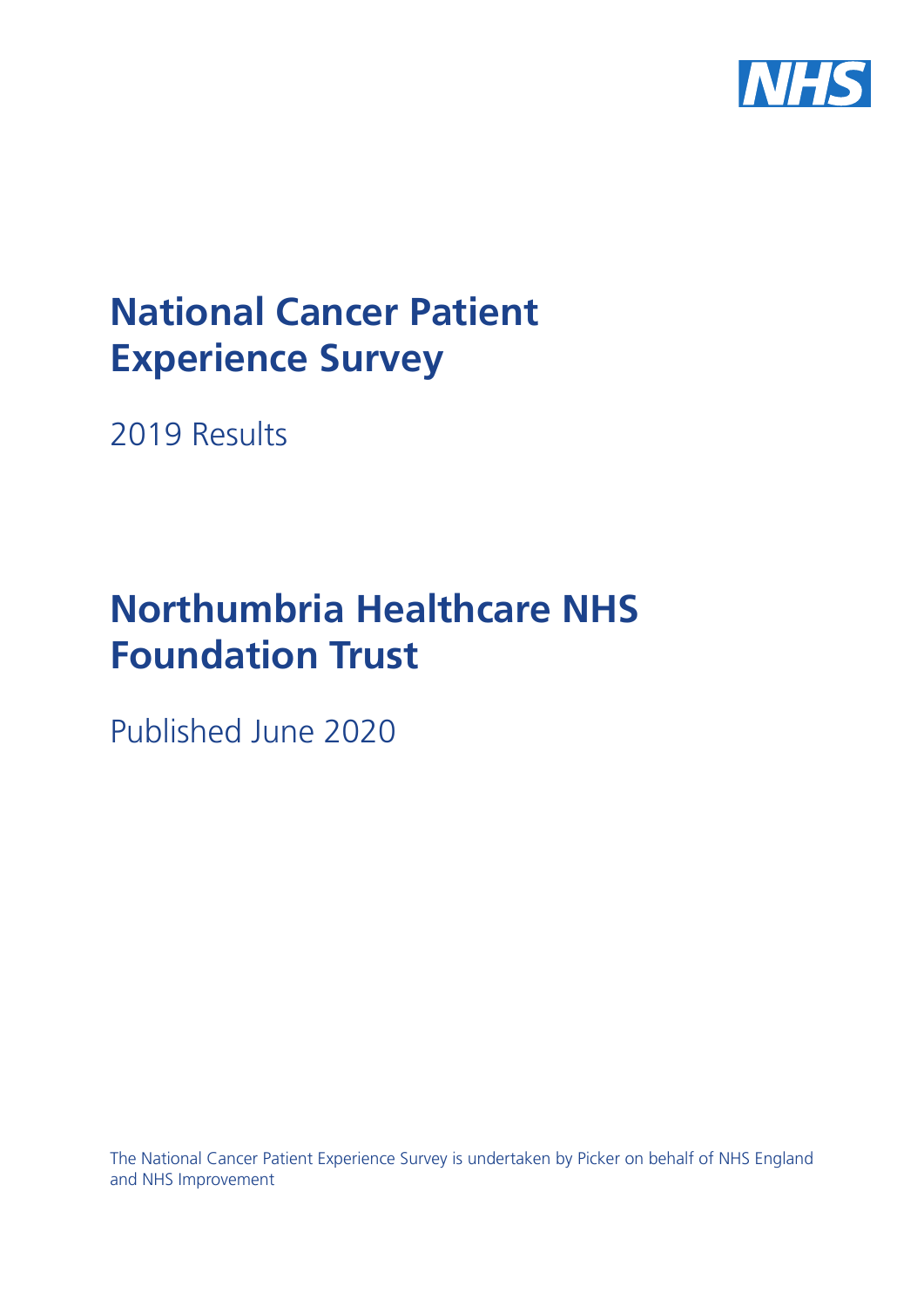# **Executive Summary** Case Mix Adjusted scores

### **Cancer Dashboard Questions**

The following seven questions are included in phase 1 of the Cancer Dashboard developed by Public Health England and NHS England:

Q61. Patient's average rating of care scored from very poor to very good



### **Questions Outside Expected Range**

|                                                                                                                       |            | Case Mix Adjusted Scores   |                            |                   |
|-----------------------------------------------------------------------------------------------------------------------|------------|----------------------------|----------------------------|-------------------|
|                                                                                                                       | 2019 Score | Lower<br>Expected<br>Range | Upper<br>Expected<br>Range | National<br>Score |
| Q7. Test results explained in completely understandable way                                                           | 86%        | 76%                        | 84%                        | 80%               |
| Q11. Patient felt they were told sensitively that they had cancer                                                     | 90%        | 83%                        | 89%                        | 86%               |
| Q15. Patient felt possible side effects were definitely explained in an understandable way                            | 79%        | 69%                        | 76%                        | 73%               |
| Q16. Patient definitely given practical advice and support in dealing with side effects of<br>treatment               | 75%        | 63%                        | 71%                        | 67%               |
| Q17. Patient definitely told about side effects that could affect them in the future                                  | 67%        | 53%                        | 61%                        | 57%               |
| Q18. Patient definitely involved as much as they wanted in decisions about care and<br>treatment                      | 88%        | 78%                        | 85%                        | 81%               |
| Q20. Patient found it very or quite easy to contact their CNS                                                         | 89%        | 80%                        | 89%                        | 85%               |
| Q23. Hospital staff discussed or gave information about the impact cancer could have on<br>day to day activities      | 88%        | 80%                        | 88%                        | 84%               |
| Q24. Hospital staff gave information on getting financial help or possible benefits                                   | 75%        | 56%                        | 69%                        | 63%               |
| Q25. Hospital staff told patient they could get free prescriptions                                                    | 87%        | 77%                        | 87%                        | 82%               |
| Q39. Patient always felt they were treated with respect and dignity while in hospital                                 | 93%        | 83%                        | 92%                        | 88%               |
| Q43. Patient definitely found hospital staff to discuss worries or fears during their outpatient<br>or day case visit | 82%        | 66%                        | 75%                        | 71%               |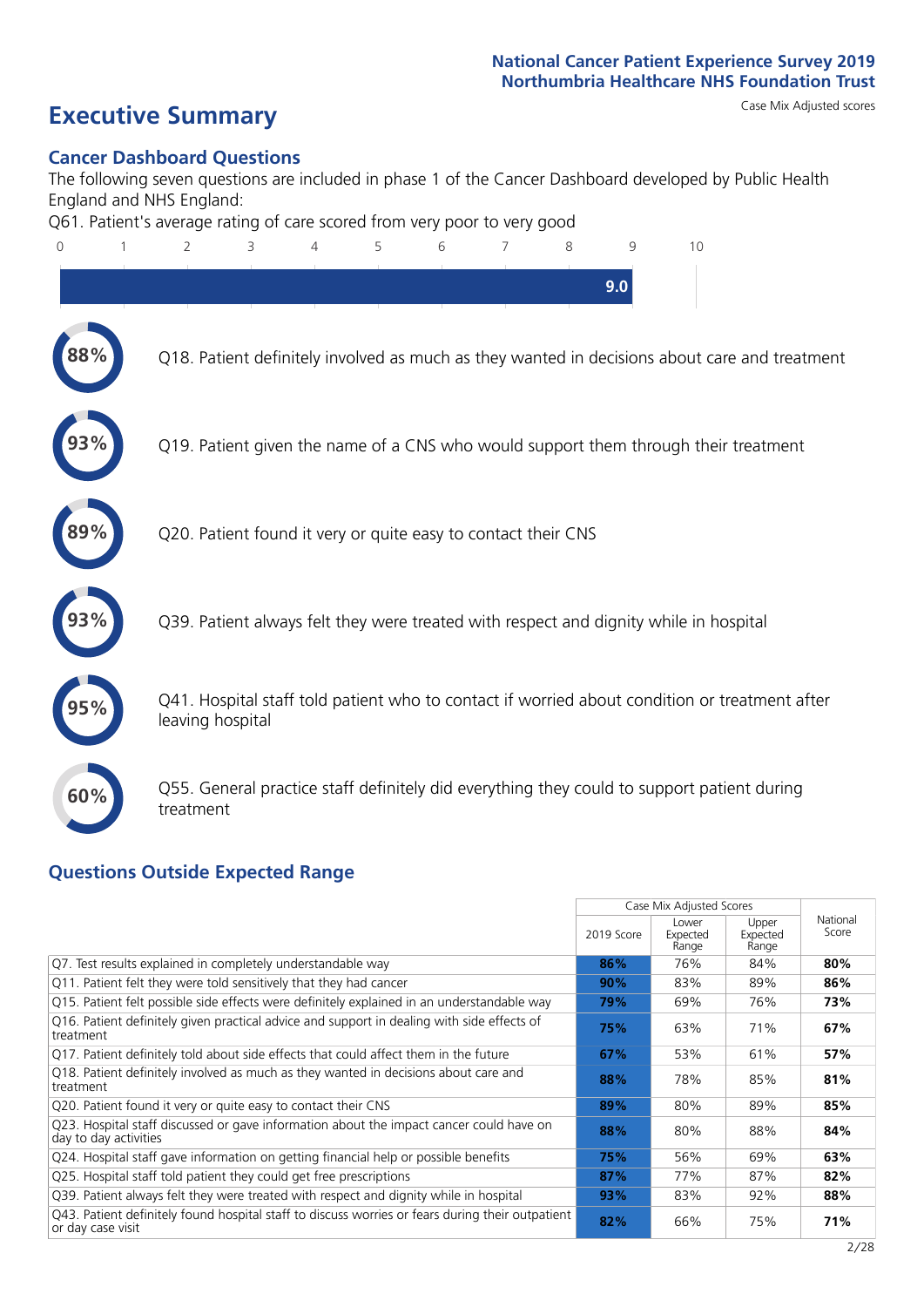|                                                                                                                    |            | Case Mix Adjusted Scores   |                            |                   |
|--------------------------------------------------------------------------------------------------------------------|------------|----------------------------|----------------------------|-------------------|
|                                                                                                                    | 2019 Score | Lower<br>Expected<br>Range | Upper<br>Expected<br>Range | National<br>Score |
| Q44. Cancer doctor had the right documents at patient's last outpatient appointment                                | 98%        | 94%                        | 98%                        | 96%               |
| Q49. Beforehand patient completely had all information needed about chemotherapy<br>treatment                      | 90%        | 81%                        | 88%                        | 84%               |
| Q50. Patient given enough information about whether chemotherapy was working in a<br>completely understandable way | 77%        | 63%                        | 73%                        | 68%               |
| Q51. Hospital staff definitely gave family or someone close all the information needed to<br>help care at home     | 67%        | 55%                        | 64%                        | 60%               |
| Q52. Patient definitely given enough support from health or social services during treatment                       | 63%        | 45%                        | 59%                        | 52%               |
| Q53. Patient definitely given enough support from health or social services after treatment                        | <b>58%</b> | 37%                        | 53%                        | 45%               |
| Q54. GP given enough information about patient's condition and treatment                                           | 97%        | 93%                        | 97%                        | 95%               |
| Q58. Overall the administration of care was good or very good                                                      | 94%        | 86%                        | 92%                        | 89%               |
| Q59. Patient felt length of time for attending clinics and appointments for cancer was about<br>right              | 80%        | 62%                        | 77%                        | 69%               |
| Q61. Patient's average rating of care scored from very poor to very good                                           | 9.0        | 8.7                        | 8.9                        | 8.8               |

|                                                                                                |            | Case Mix Adjusted Scores   |                            |                   |
|------------------------------------------------------------------------------------------------|------------|----------------------------|----------------------------|-------------------|
|                                                                                                | 2019 Score | Lower<br>Expected<br>Range | Upper<br>Expected<br>Range | National<br>Score |
| Q60. Someone discussed with patient whether they would like to take part in cancer<br>research | 21%        | 21%                        | 40%                        | 30%               |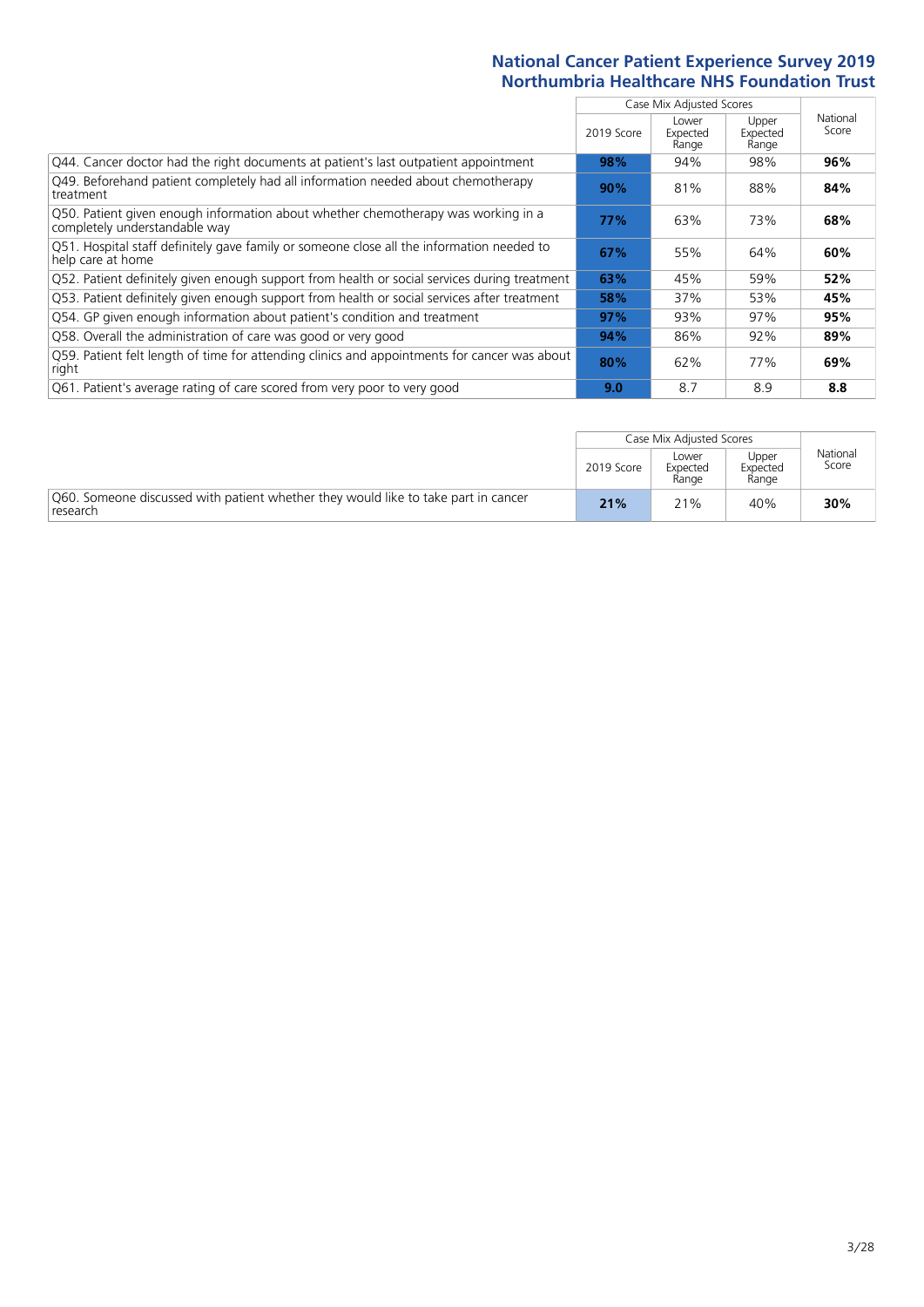## **Introduction**

The National Cancer Patient Experience Survey 2019 is the ninth iteration of the survey first undertaken in 2010. It has been designed to monitor national progress on cancer care; to provide information to drive local quality improvements; to assist commissioners and providers of cancer care; and to inform the work of the various charities and stakeholder groups supporting cancer patients.

The survey was overseen by a national Cancer Patient Experience Advisory Group. This Advisory Group set the principles and objectives of the survey programme and guided questionnaire development. The survey was commissioned and managed by NHS England. The survey provider, Picker, is responsible for designing, running and analysing the survey.

The 2019 survey involved 143 NHS Trusts. Out of 111,366 people, 67,858 people responded to the survey, yielding a response rate of 61%.

# **Methodology**

### **Eligibility, eldwork and survey methods**

The sample for the survey included all adult (aged 16 and over) NHS patients, with a confirmed primary diagnosis of cancer, discharged from an NHS Trust after an inpatient episode or day case attendance for cancer related treatment in the months of April, May and June 2019. The fieldwork for the survey was undertaken between December 2019 and March 2020.

As in the previous four years, the survey used a mixed mode methodology. Questionnaires were sent by post, with two reminders where necessary, but also included an option to complete the questionnaire online. A Freephone helpline and email was available for respondents to opt out, ask questions about the survey, enable them to complete their questionnaire over the phone and provide access to a translation and interpreting facility for those whose first language was not English.

### **Case-mix adjustment**

Both unadjusted and adjusted scores are presented in this report. Case-mix adjusted scores allows us to account for the impact that differing patient populations might have on results. By using the case-mix adjusted estimates we can obtain a greater understanding of how a Trust is performing given their patient population. The factors taken into account in this case-mix adjustment are gender, age, ethnic group, deprivation, and tumour group.

### **Scoring methodology**

Fifty-two questions from the questionnaire are scored as these questions relate directly to patient experience. For all but one question (Q61), scores are presented as the percentage of positive responses out of all scored responses. For Q61, respondents rate their overall care on a scale of 0 to 10, of which the average was calculated for this question's presented score. The percentages in this report have been rounded to the nearest percentage point. Therefore, in some cases the figures do not appear to add up to 100%.

### **Statistical significance**

In the reporting of 2019 results, appropriate statistical tests have been undertaken to identify unadjusted scores for which the change over time is 'statistically significant'. Thirty-seven scored questions in 2019 have been compared with those of 2018 and a statistically significant change between the two years has been reported where identified.

For the scored questions that are comparable beyond 2018, statistically significant change over the five years has also been reported where identified. A statistically significant difference means that the change in the result is very unlikely to have occurred by sampling variation.

### **Suppression**

### **Question-level suppression**

For scores where the base size per question is  $<$ 21, the score will be suppressed and replaced with an asterisk (\*). The base size will include neutral response options.

### **Double suppression**

If any group within a particular sub-group breakdown (such as the tumour group breakdown) has <21 responses, then the figure for this particular group is suppressed and replaced with an asterisk (\*). If there is only one group within the sub-group breakdown that has <21 respondents, and is therefore suppressed, the group with the next lowest number of respondents is also supressed and replaced with an asterisk (\*) (regardless if it is greater than or less than 21).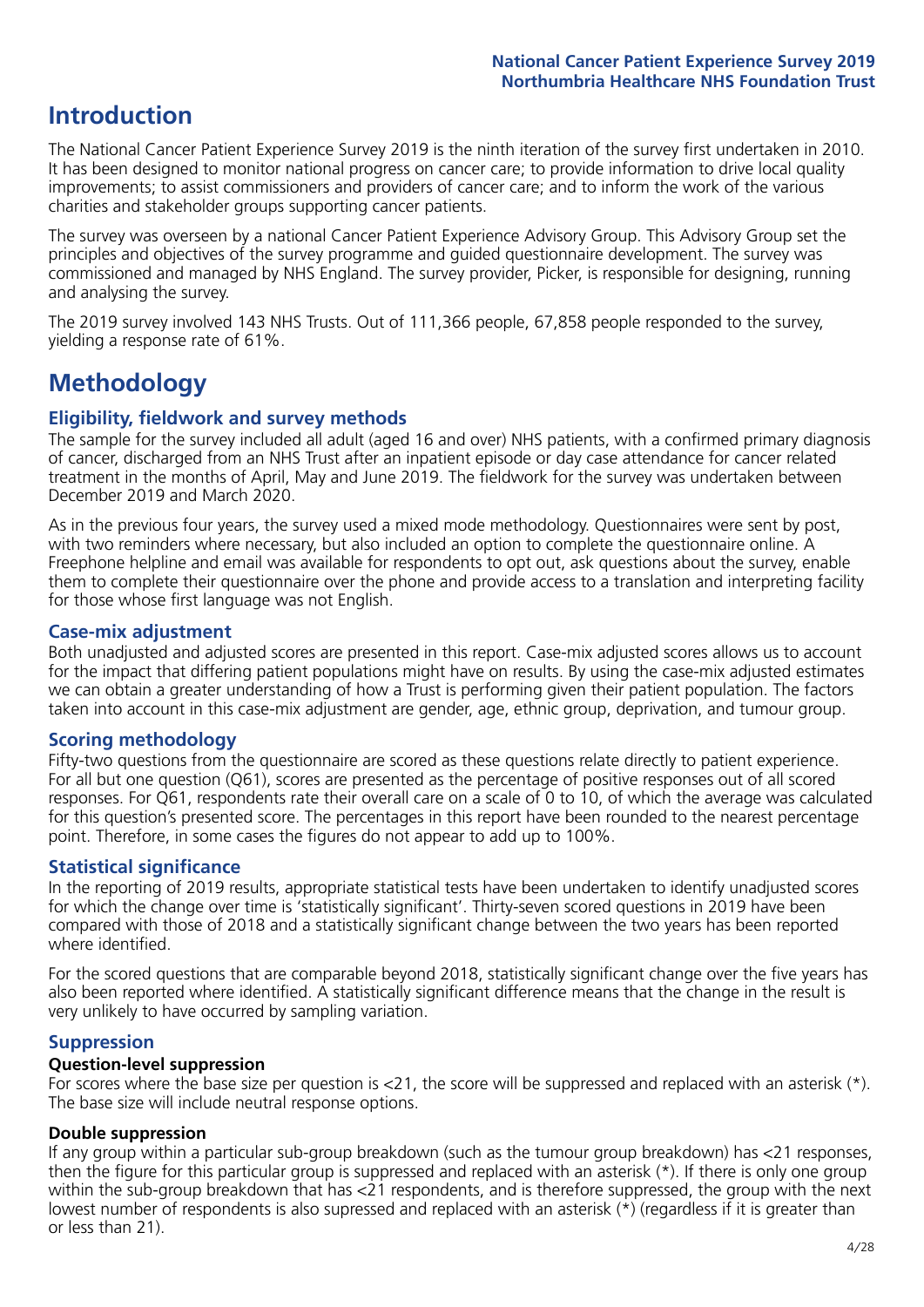## **Understanding the results**

This report shows how this Trust scored for each question in the survey, compared with national results and previous year's results. It is aimed at helping individual Trusts to understand their performance and identify areas for local improvement. Below is a description of the type of results presented within this report and how to understand them.

### **Expected range charts**

The expected range charts in this report show a bar with the lowest and highest score received for each question nationally. Within this bar, an expected range is given (in grey) and a black diamond represents the actual score for this Trust.

Trusts whose score is above the upper limit of the expected range (in the dark blue) are positive outliers, with a score statistically significantly higher than the national mean. This indicates that the Trust performs better than what Trusts of the same size and demographics are expected to perform. The opposite is true if the score is below the lower limit of the expected range (in the light blue); these are negative outliers. For scores within the expected range (in the grey), the score is what we would expect given the Trust's size and demographics.

### **Comparability tables**

The comparability tables show the 2018 and 2019 unadjusted scores for this Trust for each scored question. If there is a significant change from 2018 and 2019 or overall from 2015 to 2019, an arrow will be presented for the direction of change. The adjusted 2019 score will also be presented for each scored question along with the lower and upper expected range and national score. Scores above the upper limit of the expected range will be highlighted dark blue, scores below the lower limit of the expected range will be highlighted light blue, and scores within the lower and upper limit of the expected ranges will be highlighted grey.

### **Tumour type tables**

The tumour type tables show the unadjusted scores for each scored question for each of the 13 tumour groups. The national score for that tumour group is also shown. Unadjusted scores for the same tumour type across different Trusts may not be comparable, as they do not account for the impact that differing patient populations might have on results. Central nervous system is abbreviated as 'CNS' and lower gastrointestinal tract is abbreviated as 'LGT' throughout this report.

### **Year on year charts**

The year on year charts show five columns representing the unadjusted scores of the last five years (2015, 2016, 2017, 2018 and 2019) for each scored question.

### **Notes on specific questions**

Following the development phase of the 2019 survey, several changes were made to the questionnaire. Six scored questions were amended (Q5, Q18, Q30, Q35, Q56 and Q60) and one non-scored question (Q29) was amended that impacted the comparability of questions Q30 to Q41. Of all questions changed or impacted by change, only Q60 is presented with historical comparisons; though the results should be interpreted with caution.

### **Unadjusted data and case-mix adjusted data**

Unadjusted data should be used to see the actual responses from patients relating to the Trust. Case-mix adjusted data, together with expected ranges, should be used to understand whether the results are significantly higher or lower than national results taking account of the patient mix.

### **Further information**

This research was carried out in accordance with the international standard for organisations conducting social research (accreditation to ISO20252:2012; certificate number GB08/74322). The 2019 survey data has been produced and published in line with the Code of Practice for Official Statistics.

For more information on the methodology, please see the Technical Document. It can be viewed along with the 2019 questionnaire and survey quidance on the website at [www.ncpes.co.uk](https://www.ncpes.co.uk/supporting-documents). For all other outputs at National, Trust, CCG and Cancer Alliance level, please see the PDF reports, Excel tables and dashboards at [www.ncpes.co.uk.](https://www.ncpes.co.uk/current-results)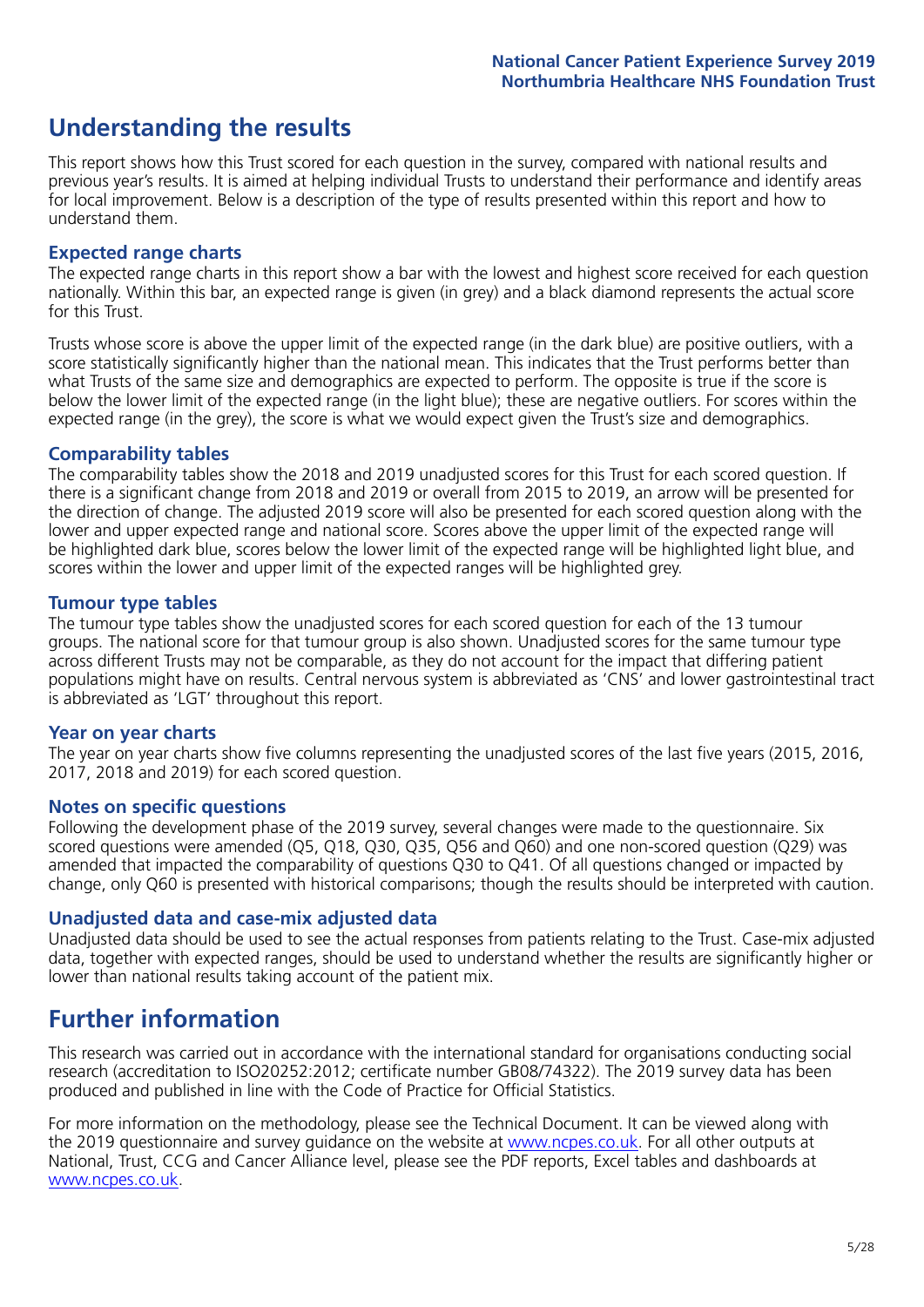### **Response Rate**

### **Overall Response Rate**

586 patients responded out of a total of 898 patients, resulting in a response rate of 65%.

|          | Sample Size | Adjusted<br>Sample | Completed | Response Rate |
|----------|-------------|--------------------|-----------|---------------|
| Trust    | 977         | 898                | 586       | 65%           |
| National | 119,855     | 111.366            | 67.858    | 61%           |

### **Respondents by Survey Type**

|                            | Number of<br>Respondents |
|----------------------------|--------------------------|
| Online                     | 39                       |
| Paper                      | 547                      |
| Phone                      | $\left( \right)$         |
| <b>Translation Service</b> |                          |

### **Respondents by Tumour Group**

|                      | Number of<br>Respondents |
|----------------------|--------------------------|
| <b>Brain / CNS</b>   | ∩                        |
| <b>Breast</b>        | 150                      |
| Colorectal / LGT     | 98                       |
| Gynaecological       | 11                       |
| Haematological       | 164                      |
| <b>Head and Neck</b> | 1                        |
| Lung                 | 57                       |
| Prostate             | 18                       |
| Sarcoma              | Ω                        |
| Skin                 | 4                        |
| Upper Gastro         | 31                       |
| Urological           | 11                       |
| Other                | 41                       |

### **Respondents by Age and Gender**

Respondents year of birth has been used to determine age. This information has been amalgamated into 8 age bands. The age and gender distribution for the Trust was as follows:

|        | Age 16-24 | Age 25-34 | Age 35-44 | Age 45-54 | Age 55-64 | Age 65-74 | Age 75-84 | Age 85+ | Total |
|--------|-----------|-----------|-----------|-----------|-----------|-----------|-----------|---------|-------|
| Male   |           |           |           | 12        | 48        | 99        |           | 12      | 248   |
| Female |           |           |           | 45        | 68        | 123       | 78        | 16      | 338   |
| Total  |           |           |           | 57        | 116       | 222       | 155       | 28      | 586   |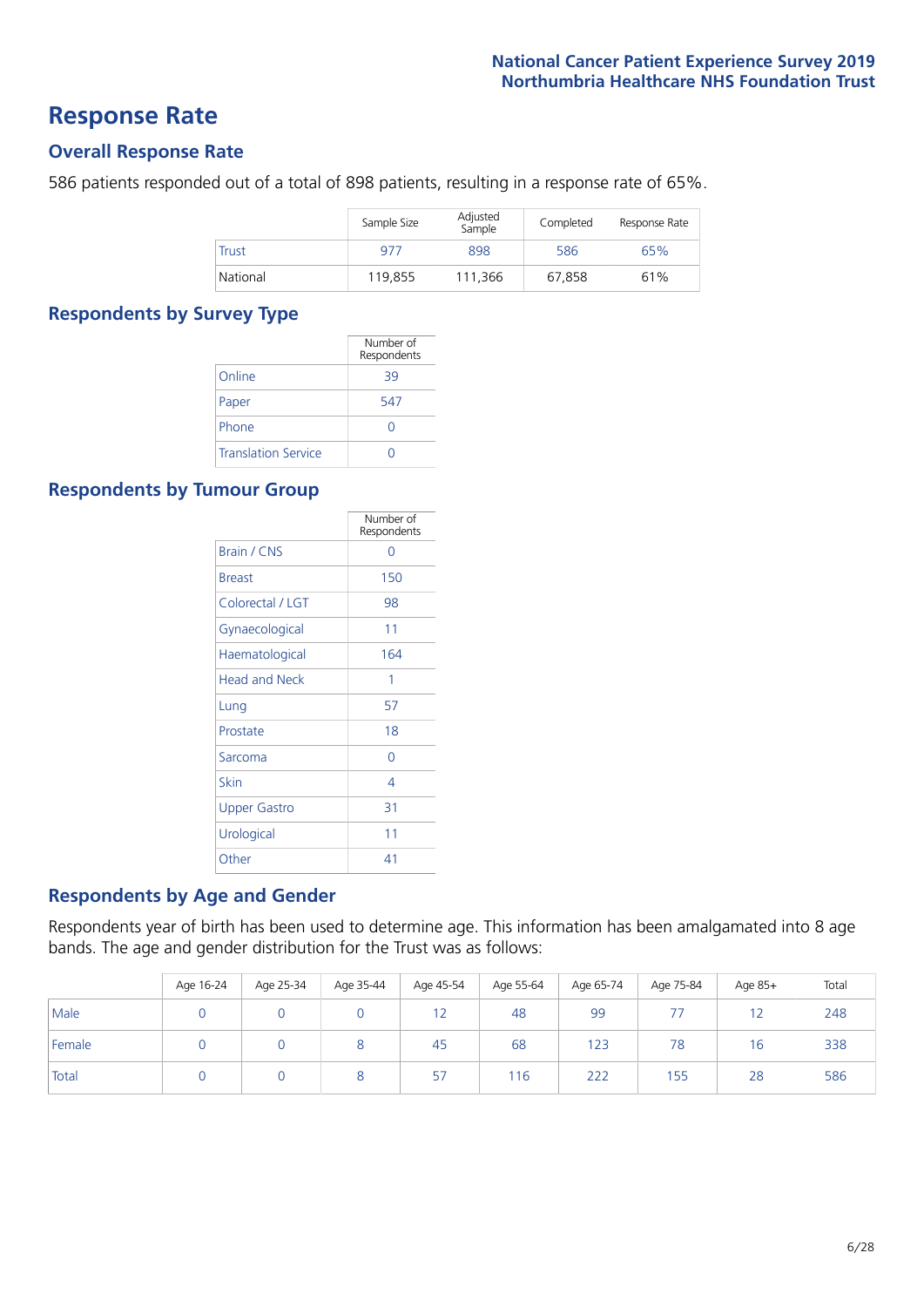# **Expected Range Charts**

| Lower Expected Range<br>Average                                                                                                                                                                                                                                                                                                                                                                                                                                                                                             |    |     | Upper Expected Range |     |     |     |     | Case Mix Adjusted Score |                          |                                            |                 |
|-----------------------------------------------------------------------------------------------------------------------------------------------------------------------------------------------------------------------------------------------------------------------------------------------------------------------------------------------------------------------------------------------------------------------------------------------------------------------------------------------------------------------------|----|-----|----------------------|-----|-----|-----|-----|-------------------------|--------------------------|--------------------------------------------|-----------------|
| <b>SEEING YOUR GP</b><br>Q1. Saw GP once or twice before being told they needed to go to<br>hospital<br>Q2. Patient thought they were seen as soon as necessary                                                                                                                                                                                                                                                                                                                                                             | 0% | 10% | 20%                  | 30% | 40% | 50% | 60% | 70%                     | 80%<br>81%<br>84%        |                                            | 90% 100%        |
| <b>DIAGNOSTIC TESTS</b><br>Q5. Received all the information needed about the test<br>Q6. The length of time waiting for the test to be done was about<br>right<br>Q7. Test results explained in completely understandable way                                                                                                                                                                                                                                                                                               | 0% | 10% | 20%                  | 30% | 40% | 50% | 60% | 70%                     | 80%                      | 88%<br>86%<br>$\color{black} \diamondsuit$ | 90% 100%<br>96% |
| <b>FINDING OUT WHAT WAS WRONG WITH YOU</b><br>Q10. Patient told they could bring a family member or friend when<br>first told they had cancer<br>Q11. Patient felt they were told sensitively that they had cancer<br>Q12. Patient completely understood the explanation of what was<br>wrong<br>Q13. Patient given easy to understand written information about<br>the type of cancer they had                                                                                                                             | 0% | 10% | 20%                  | 30% | 40% | 50% | 60% | 70%                     | 80%<br>78%<br>75%<br>76% | 90%                                        | 90% 100%        |
| <b>DECIDING THE BEST TREATMENT FOR YOU</b><br>Q14. Patient felt that treatment options were completely explained<br>Q15. Patient felt possible side effects were definitely explained in<br>an understandable way<br>Q16. Patient definitely given practical advice and support in dealing<br>with side effects of treatment<br>Q17. Patient definitely told about side effects that could affect<br>them in the future<br>Q18. Patient definitely involved as much as they wanted in<br>decisions about care and treatment | 0% | 10% | 20%                  | 30% | 40% | 50% | 60% | 70%<br>67%              | 80%<br>79%<br>♦<br>75%   | 86%<br>88%<br>♦                            | 90% 100%        |
| <b>CLINICAL NURSE SPECIALIST (CNS)</b><br>Q19. Patient given the name of a CNS who would support them<br>through their treatment<br>Q20. Patient found it very or quite easy to contact their CNS<br>Q21. Patient got understandable answers to important questions<br>all or most of the time                                                                                                                                                                                                                              | 0% | 10% | 20%                  | 30% | 40% | 50% | 60% | 70%                     | 80%                      | 93%<br>89%<br>89%                          | 90% 100%        |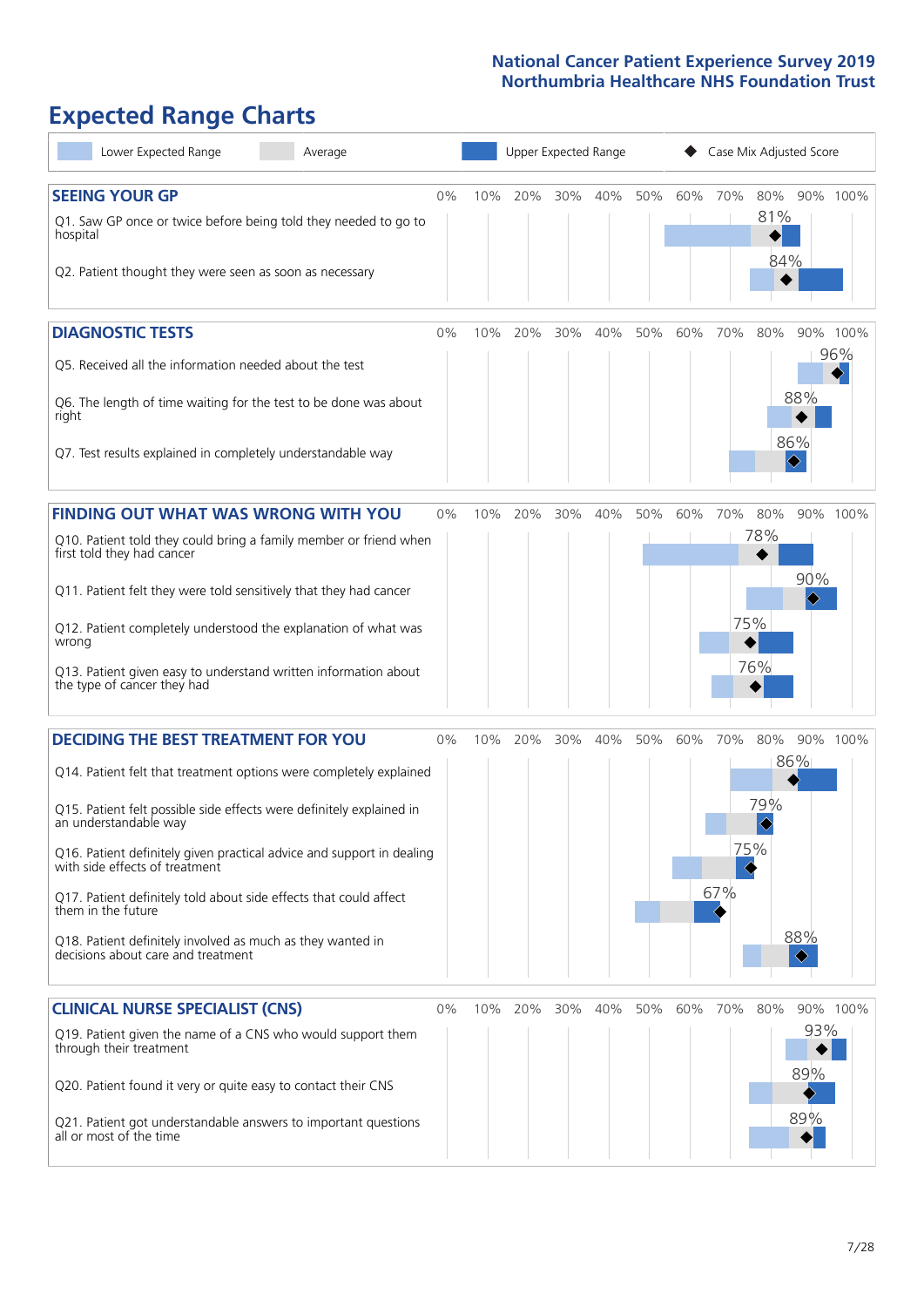# **Expected Range Charts**

| Lower Expected Range<br>Average                                                                                                                                                                                                                                                                                                          | Upper Expected Range |     |     |     |     |     | Case Mix Adjusted Score      |            |            |                 |  |  |  |
|------------------------------------------------------------------------------------------------------------------------------------------------------------------------------------------------------------------------------------------------------------------------------------------------------------------------------------------|----------------------|-----|-----|-----|-----|-----|------------------------------|------------|------------|-----------------|--|--|--|
| <b>SUPPORT FOR PEOPLE WITH CANCER</b><br>0%<br>Q22. Hospital staff gave information about support or self-help<br>groups for people with cancer<br>Q23. Hospital staff discussed or gave information about the impact<br>cancer could have on day to day activities<br>Q24. Hospital staff gave information on getting financial help or | 10%                  | 20% | 30% | 40% | 50% | 60% | 70%<br>75%                   | 80%        | 89%<br>88% | 90% 100%        |  |  |  |
| possible benefits<br>Q25. Hospital staff told patient they could get free prescriptions                                                                                                                                                                                                                                                  |                      |     |     |     |     |     | $\color{black}\blacklozenge$ |            | 87%        |                 |  |  |  |
| <b>OPERATIONS</b><br>0%<br>Q27. Beforehand, patient had all the information needed about the<br>operation                                                                                                                                                                                                                                | 10%                  | 20% | 30% | 40% | 50% | 60% | 70%                          | 80%<br>83% |            | 90% 100%<br>98% |  |  |  |
| Q28. Afterwards, staff completely explained how operation had<br>gone in understandable way                                                                                                                                                                                                                                              |                      |     |     |     |     |     |                              |            |            |                 |  |  |  |
| <b>HOSPITAL CARE AS AN INPATIENT</b><br>0%<br>Q30. Hospital staff didn't talk in front of patient as if patient wasn't<br>there                                                                                                                                                                                                          | 10%                  | 20% | 30% | 40% | 50% | 60% | 70%                          | 80%        | 88%        | 90% 100%        |  |  |  |
| Q31. Patient had confidence and trust in all doctors treating them                                                                                                                                                                                                                                                                       |                      |     |     |     |     |     | 72%                          |            | 87%        |                 |  |  |  |
| Q32. Patient's family or someone close definitely felt able to talk to<br>a doctor<br>Q33. Patient had confidence and trust in all the ward nurses                                                                                                                                                                                       |                      |     |     |     |     |     |                              | 78%        |            |                 |  |  |  |
| treating them<br>Q34. Patient thought there were always or nearly always enough<br>nurses on duty to care for them                                                                                                                                                                                                                       |                      |     |     |     |     |     | 68%                          |            |            |                 |  |  |  |
| Q35. All hospital staff asked patient what name they prefer to be<br>called by                                                                                                                                                                                                                                                           |                      |     |     |     |     |     |                              | 78%        |            |                 |  |  |  |
| Q36. Patient always given enough privacy when discussing<br>condition or treatment                                                                                                                                                                                                                                                       |                      |     |     |     |     |     |                              |            | 89%        |                 |  |  |  |
| Q37. Patient definitely found hospital staff to discuss worries or<br>fears during their inpatient visit                                                                                                                                                                                                                                 |                      |     |     |     |     | 57% |                              | 81%        |            |                 |  |  |  |
| Q38. Hospital staff definitely did everything they could to help<br>control pain<br>Q39. Patient always felt they were treated with respect and dignity                                                                                                                                                                                  |                      |     |     |     |     |     |                              |            | 93%        |                 |  |  |  |
| while in hospital<br>Q40. Patient given clear written information about what should or<br>should not do after leaving hospital                                                                                                                                                                                                           |                      |     |     |     |     |     |                              |            | 89%        |                 |  |  |  |
| Q41. Hospital staff told patient who to contact if worried about<br>condition or treatment after leaving hospital                                                                                                                                                                                                                        |                      |     |     |     |     |     |                              |            | 95%        |                 |  |  |  |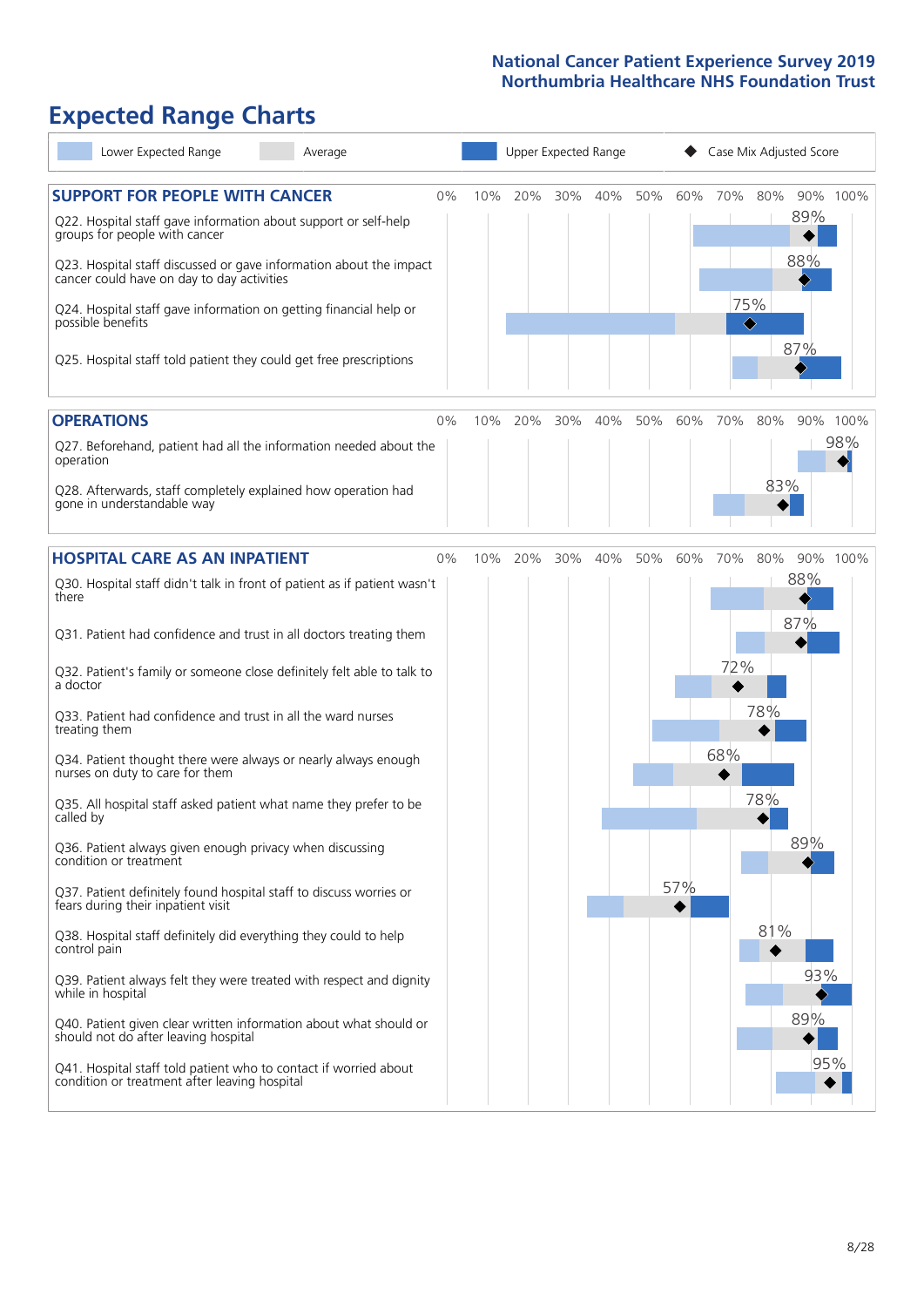# **Expected Range Charts**

| Lower Expected Range<br>Average                                                                                       |          |     | Upper Expected Range |     |     |     |          |     | Case Mix Adjusted Score |                                     |          |
|-----------------------------------------------------------------------------------------------------------------------|----------|-----|----------------------|-----|-----|-----|----------|-----|-------------------------|-------------------------------------|----------|
| <b>HOSPITAL CARE AS A DAY PATIENT / OUTPATIENT 0%</b>                                                                 |          | 10% | 20%                  | 30% | 40% | 50% | 60%      | 70% |                         | 80% 90% 100%                        |          |
| Q43. Patient definitely found hospital staff to discuss worries or<br>fears during their outpatient or day case visit |          |     |                      |     |     |     |          |     | 82%                     |                                     |          |
| Q44. Cancer doctor had the right documents at patient's last<br>outpatient appointment                                |          |     |                      |     |     |     |          |     |                         |                                     | 98%      |
| Q46. Beforehand patient completely had all information needed<br>about radiotherapy treatment                         |          |     |                      |     |     |     |          |     | 84%                     |                                     |          |
| Q47. Patient completely given understandable information about<br>whether radiotherapy was working                    |          |     |                      |     |     | 53% |          |     |                         |                                     |          |
| Q49. Beforehand patient completely had all information needed<br>about chemotherapy treatment                         |          |     |                      |     |     |     |          |     |                         | 90%<br>♦                            |          |
| Q50. Patient given enough information about whether<br>chemotherapy was working in a completely understandable way    |          |     |                      |     |     |     |          |     | 77%                     |                                     |          |
| <b>HOME CARE AND SUPPORT</b>                                                                                          | 0%       | 10% | 20%                  | 30% | 40% | 50% | 60%      | 70% | 80%                     |                                     | 90% 100% |
| Q51. Hospital staff definitely gave family or someone close all the<br>information needed to help care at home        |          |     |                      |     |     |     |          | 67% |                         |                                     |          |
| Q52. Patient definitely given enough support from health or social<br>services during treatment                       |          |     |                      |     |     |     | 63%<br>♦ |     |                         |                                     |          |
| Q53. Patient definitely given enough support from health or social<br>services after treatment                        |          |     |                      |     |     |     | 58%<br>♦ |     |                         |                                     |          |
| <b>CARE FROM YOUR GENERAL PRACTICE</b>                                                                                | 0%       | 10% | 20%                  | 30% | 40% | 50% | 60%      | 70% | 80%                     |                                     | 90% 100% |
| Q54. GP given enough information about patient's condition and<br>treatment                                           |          |     |                      |     |     |     |          |     |                         |                                     | 97%      |
| Q55. General practice staff definitely did everything they could to<br>support patient during treatment               |          |     |                      |     |     |     | 60%      |     |                         |                                     |          |
| YOUR OVERALL NHS CARE                                                                                                 | 0%       | 10% | 20%                  | 30% | 40% | 50% | 60%      | 70% | 80%                     |                                     | 90% 100% |
| Q56. Different people treating and caring for patient always work<br>well together to give best possible care         |          |     |                      |     |     |     |          |     | 77%                     |                                     |          |
| Q57. Patient given a care plan                                                                                        |          |     |                      |     | 41% |     |          |     |                         |                                     |          |
| Q58. Overall the administration of care was good or very good                                                         |          |     |                      |     |     |     |          |     |                         | 94%<br>$\color{black}\blacklozenge$ |          |
| Q59. Patient felt length of time for attending clinics and<br>appointments for cancer was about right                 |          |     |                      |     |     |     |          |     | 80%<br>♦                |                                     |          |
| Q60. Someone discussed with patient whether they would like to<br>take part in cancer research                        |          |     | 21%                  |     |     |     |          |     |                         |                                     |          |
|                                                                                                                       | $\Omega$ |     | 2                    | 3   | 4   | 5   | 6        |     | 8                       | 9                                   | 10       |
| Q61. Patient's average rating of care scored from very poor to very<br>good                                           |          |     |                      |     |     |     |          |     |                         | 9:0                                 |          |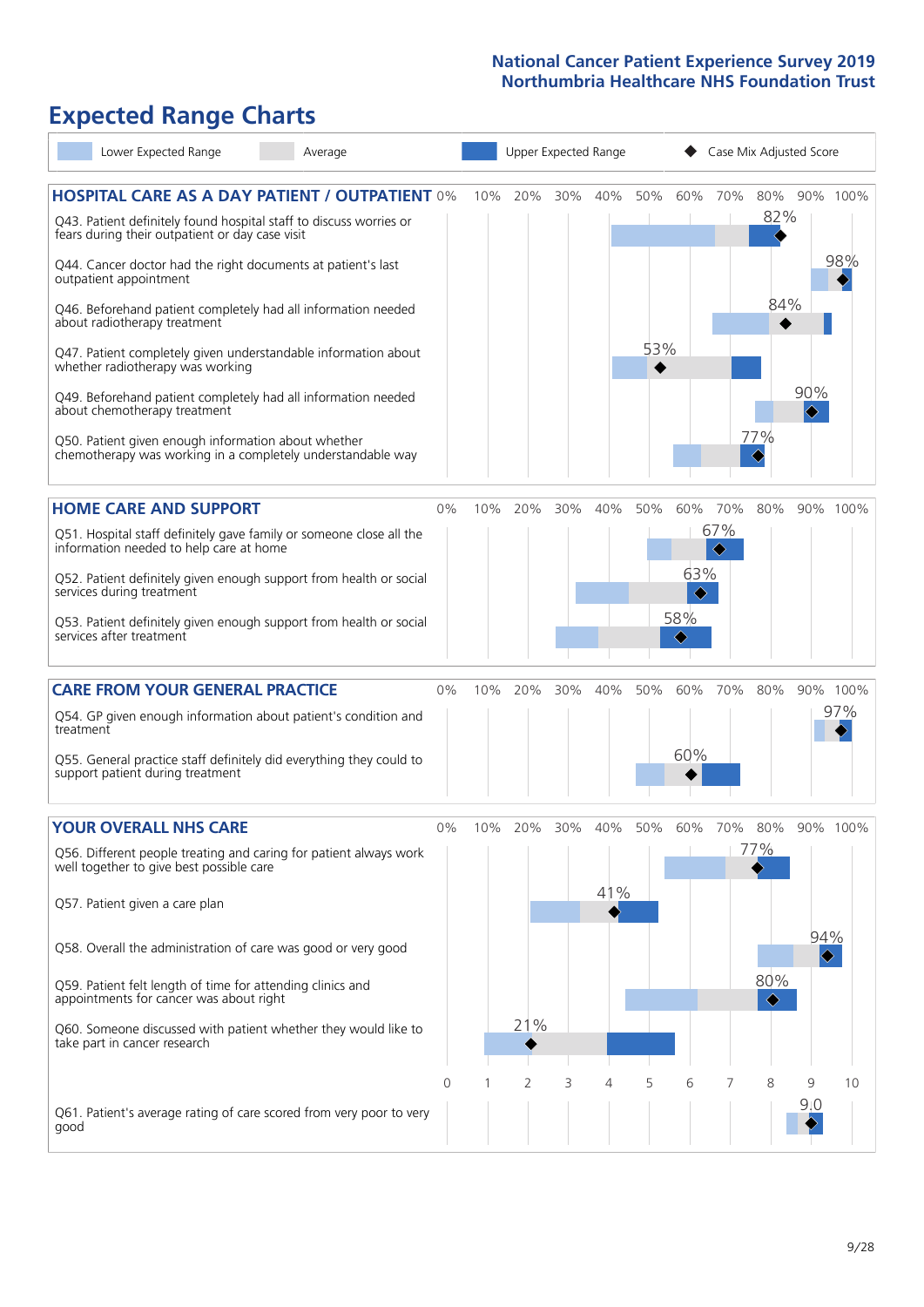# **Comparability Tables**

\* Indicates where a score has been suppressed because there are less than 21 responses.

\*\* No score available for 2018.

 $\triangle$  or  $\nabla$ 

Change 2018-2019: Indicates where 2019 score is significantly higher or lower than 2018 score Change Overall: Indicates significant change overall (2015, 2016, 2017, 2018 and 2019).

Adjusted Score below Lower Expected Range Adjusted Score between Upper and Lower Expected Ranges Adjusted Score above Upper Expected Range

|                                                                             | Unadjusted Scores |               |            |               |                                              |         |               | Case Mix Adjusted Scores |                                            |                   |  |
|-----------------------------------------------------------------------------|-------------------|---------------|------------|---------------|----------------------------------------------|---------|---------------|--------------------------|--------------------------------------------|-------------------|--|
|                                                                             | 2018<br>n         | 2018<br>Score | 2019<br>n. | 2019<br>Score | $\cdot$   Change   Change  <br>2018-<br>2019 | Overall | 2019<br>Score | Lower<br>Range           | Upper<br><b>Expected Expected</b><br>Range | National<br>Score |  |
| <b>SEEING YOUR GP</b>                                                       |                   |               |            |               |                                              |         |               |                          |                                            |                   |  |
| Q1. Saw GP once or twice before being told they needed to go<br>to hospital | 428               | 79%           | 435        | 81%           |                                              |         | 81%           | 75%                      | 83%                                        | 79%               |  |
| Q2. Patient thought they were seen as soon as necessary                     | 562               | 85%           | 572        | 85%           |                                              |         | 84%           | 81%                      | 87%                                        | 84%               |  |
| <b>DIAGNOSTIC TESTS</b>                                                     |                   |               |            |               |                                              |         |               |                          |                                            |                   |  |

| O5. Received all the information needed about the test                    | $**$ | **  | 449 | 97% |  |  | 96% | 93% | 97% | 95% |
|---------------------------------------------------------------------------|------|-----|-----|-----|--|--|-----|-----|-----|-----|
| Q6. The length of time waiting for the test to be done was<br>about right | 463  | 91% | 451 | 89% |  |  | 88% | 85% | 91% | 88% |
| Q7. Test results explained in completely understandable way               | 467  | 82% | 453 | 86% |  |  | 86% | 76% | 84% | 80% |

| <b>FINDING OUT WHAT WAS WRONG WITH YOU</b>                                                      |     |     |     |     |     |     |     |     |
|-------------------------------------------------------------------------------------------------|-----|-----|-----|-----|-----|-----|-----|-----|
| Q10. Patient told they could bring a family member or friend<br>when first told they had cancer | 517 | 79% | 539 | 79% | 78% | 72% | 82% | 77% |
| Q11. Patient felt they were told sensitively that they had cancer                               | 569 | 88% | 583 | 91% | 90% | 83% | 89% | 86% |
| Q12. Patient completely understood the explanation of what<br>was wrong                         | 571 | 77% | 584 | 74% | 75% | 70% | 77% | 73% |
| Q13. Patient given easy to understand written information<br>about the type of cancer they had  | 507 | 79% | 510 | 76% | 76% | 71% | 78% | 74% |

| <b>DECIDING THE BEST TREATMENT FOR YOU</b>                                                              |      |     |     |     |     |     |     |     |
|---------------------------------------------------------------------------------------------------------|------|-----|-----|-----|-----|-----|-----|-----|
| Q14. Patient felt that treatment options were completely<br>explained                                   | 512  | 88% | 529 | 86% | 86% | 80% | 87% | 83% |
| Q15. Patient felt possible side effects were definitely explained<br>in an understandable way           | 555  | 82% | 565 | 79% | 79% | 69% | 76% | 73% |
| Q16. Patient definitely given practical advice and support in<br>dealing with side effects of treatment | 544  | 78% | 563 | 76% | 75% | 63% | 71% | 67% |
| Q17. Patient definitely told about side effects that could affect<br>them in the future                 | 523  | 62% | 531 | 66% | 67% | 53% | 61% | 57% |
| Q18. Patient definitely involved as much as they wanted in<br>decisions about care and treatment        | $**$ | **  | 57  | 88% | 88% | 78% | 85% | 81% |

| <b>CLINICAL NURSE SPECIALIST (CNS)</b>                                                    |     |     |     |        |  |     |     |     |     |
|-------------------------------------------------------------------------------------------|-----|-----|-----|--------|--|-----|-----|-----|-----|
| Q19. Patient given the name of a CNS who would support them<br>through their treatment    | 556 | 94% | 553 | 93%    |  | 93% | 89% | 95% | 92% |
| Q20. Patient found it very or quite easy to contact their CNS                             | 474 | 90% | 479 | $90\%$ |  | 89% | 80% | 89% | 85% |
| Q21. Patient got understandable answers to important<br>questions all or most of the time | 445 | 89% | 457 | 89%    |  | 89% | 84% | 91% | 87% |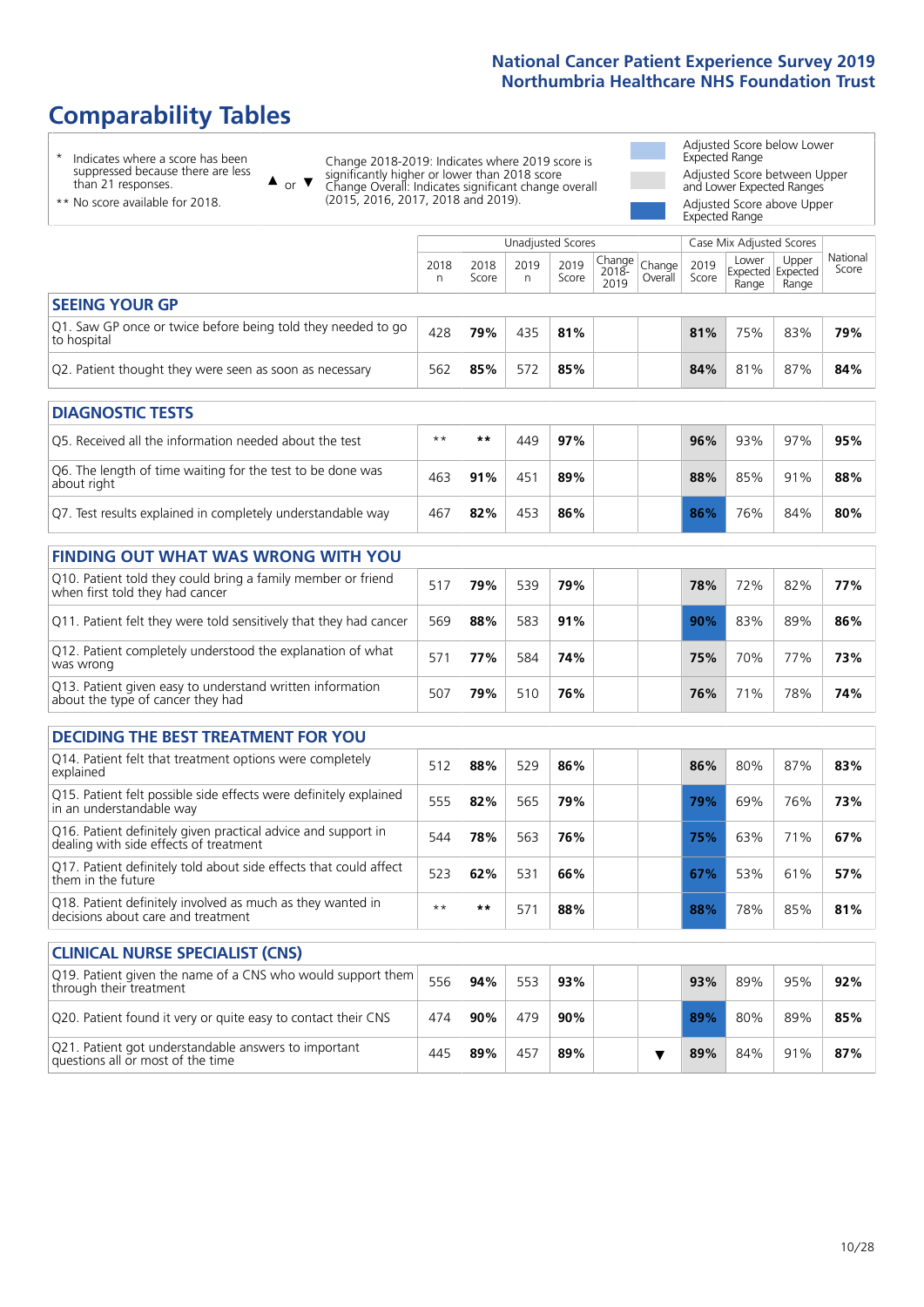# **Comparability Tables**

\* Indicates where a score has been suppressed because there are less than 21 responses.

\*\* No score available for 2018.

 $\triangle$  or  $\nabla$ 

Change 2018-2019: Indicates where 2019 score is significantly higher or lower than 2018 score Change Overall: Indicates significant change overall (2015, 2016, 2017, 2018 and 2019).

Adjusted Score below Lower Expected Range Adjusted Score between Upper and Lower Expected Ranges Adjusted Score above Upper Expected Range

|                                                                                                                   |              |               | <b>Unadjusted Scores</b> |               |                            |                   |               | Case Mix Adjusted Scores            |                |                   |
|-------------------------------------------------------------------------------------------------------------------|--------------|---------------|--------------------------|---------------|----------------------------|-------------------|---------------|-------------------------------------|----------------|-------------------|
|                                                                                                                   | 2018<br>n    | 2018<br>Score | 2019<br>n                | 2019<br>Score | Change<br>$2018 -$<br>2019 | Change<br>Overall | 2019<br>Score | Lower<br>Expected Expected<br>Range | Upper<br>Range | National<br>Score |
| <b>SUPPORT FOR PEOPLE WITH CANCER</b>                                                                             |              |               |                          |               |                            |                   |               |                                     |                |                   |
| Q22. Hospital staff gave information about support or self-help<br>groups for people with cancer                  | 450          | 88%           | 457                      | 90%           |                            | ▲                 | 89%           | 85%                                 | 91%            | 88%               |
| Q23. Hospital staff discussed or gave information about the<br>impact cancer could have on day to day activities  | 388          | 88%           | 384                      | 89%           |                            |                   | 88%           | 80%                                 | 88%            | 84%               |
| Q24. Hospital staff gave information on getting financial help or<br>possible benefits                            | 338          | 75%           | 330                      | 76%           |                            | ▲                 | 75%           | 56%                                 | 69%            | 63%               |
| Q25. Hospital staff told patient they could get free prescriptions                                                | 255          | 85%           | 234                      | 89%           |                            |                   | 87%           | 77%                                 | 87%            | 82%               |
| <b>OPERATIONS</b>                                                                                                 |              |               |                          |               |                            |                   |               |                                     |                |                   |
| Q27. Beforehand, patient had all the information needed about<br>the operation                                    | 213          | 96%           | 204                      | 98%           |                            |                   | 98%           | 94%                                 | 99%            | 96%               |
| Q28. Afterwards, staff completely explained how operation had<br>gone in understandable way                       | 216          | 88%           | 201                      | 84%           |                            |                   | 83%           | 74%                                 | 85%            | 79%               |
| <b>HOSPITAL CARE AS AN INPATIENT</b>                                                                              |              |               |                          |               |                            |                   |               |                                     |                |                   |
| Q30. Hospital staff didn't talk in front of patient as if patient<br>wasn't there                                 | $\star\star$ | **            | 181                      | 88%           |                            |                   | 88%           | 78%                                 | 89%            | 84%               |
| Q31. Patient had confidence and trust in all doctors treating<br>them                                             | $**$         | $***$         | 186                      | 87%           |                            |                   | 87%           | 78%                                 | 89%            | 84%               |
| Q32. Patient's family or someone close definitely felt able to talk<br>to a doctor                                | $* *$        | $***$         | 160                      | 73%           |                            |                   | 72%           | 65%                                 | 79%            | 72%               |
| O33. Patient had confidence and trust in all the ward nurses<br>treating them                                     | $**$         | **            | 186                      | 78%           |                            |                   | 78%           | 67%                                 | 81%            | 74%               |
| Q34. Patient thought there were always or nearly always<br>enough nurses on duty to care for them                 | $\star\star$ | $***$         | 186                      | 68%           |                            |                   | 68%           | 56%                                 | 73%            | 64%               |
| Q35. All hospital staff asked patient what name they prefer to<br>be called by                                    | $* *$        | $***$         | 183                      | 79%           |                            |                   | 78%           | 62%                                 | 80%            | 71%               |
| Q36. Patient always given enough privacy when discussing<br>condition or treatment                                | $* *$        | $***$         | 185                      | 89%           |                            |                   | 89%           | 79%                                 | 90%            | 85%               |
| Q37. Patient definitely found hospital staff to discuss worries or<br>fears during their inpatient visit          | $* *$        | $***$         | 142                      | 58%           |                            |                   | 57%           | 44%                                 | 60%            | 52%               |
| Q38. Hospital staff definitely did everything they could to help<br>control pain                                  | $* *$        | $***$         | 167                      | 82%           |                            |                   | 81%           | 77%                                 | 89%            | 83%               |
| Q39. Patient always felt they were treated with respect and<br>dignity while in hospital                          | $***$        | $***$         | 184                      | 92%           |                            |                   | 93%           | 83%                                 | 92%            | 88%               |
| Q40. Patient given clear written information about what should<br>or should not do after leaving hospital         | $* *$        | $***$         | 163                      | 89%           |                            |                   | 89%           | 80%                                 | 92%            | 86%               |
| Q41. Hospital staff told patient who to contact if worried about<br>condition or treatment after leaving hospital | $**$         | **            | 178                      | 95%           |                            |                   | 95%           | 91%                                 | 98%            | 94%               |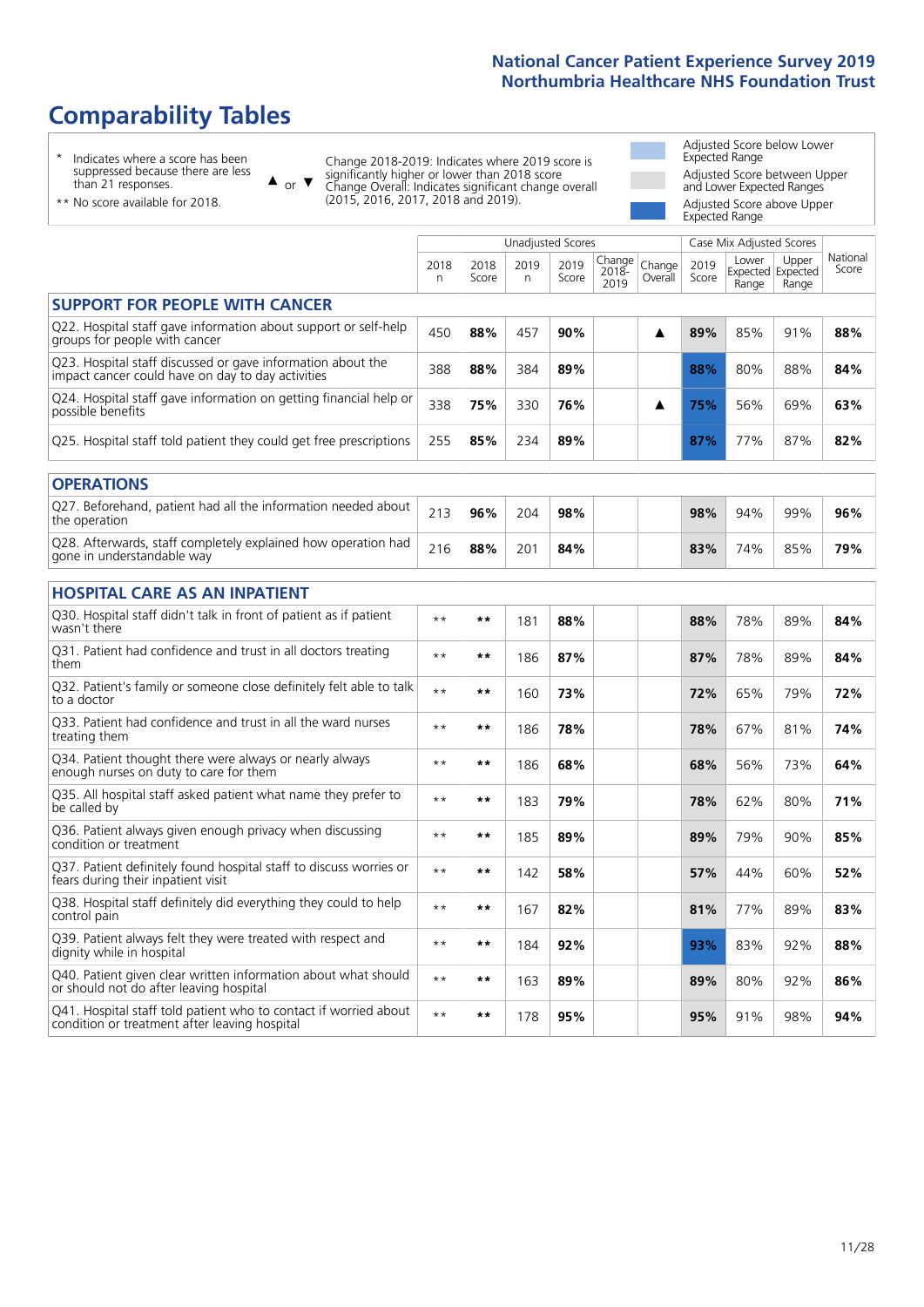# **Comparability Tables**

\* Indicates where a score has been suppressed because there are less than 21 responses.

\*\* No score available for 2018.

 $\triangle$  or  $\nabla$ 

Change 2018-2019: Indicates where 2019 score is significantly higher or lower than 2018 score Change Overall: Indicates significant change overall (2015, 2016, 2017, 2018 and 2019).

Adjusted Score below Lower Expected Range Adjusted Score between Upper and Lower Expected Ranges Adjusted Score above Upper Expected Range

|                                                                                                                       | <b>Unadjusted Scores</b> |               |            |               |                         |                   |               | Case Mix Adjusted Scores |                                     |                   |
|-----------------------------------------------------------------------------------------------------------------------|--------------------------|---------------|------------|---------------|-------------------------|-------------------|---------------|--------------------------|-------------------------------------|-------------------|
|                                                                                                                       | 2018<br>$\mathsf{n}$     | 2018<br>Score | 2019<br>n. | 2019<br>Score | Change<br>2018-<br>2019 | Change<br>Overall | 2019<br>Score | Lower<br>Range           | Upper<br>Expected Expected<br>Range | National<br>Score |
| <b>HOSPITAL CARE AS A DAY PATIENT / OUTPATIENT</b>                                                                    |                          |               |            |               |                         |                   |               |                          |                                     |                   |
| Q43. Patient definitely found hospital staff to discuss worries or<br>fears during their outpatient or day case visit | 468                      | 78%           | 450        | 83%           |                         |                   | 82%           | 66%                      | 75%                                 | 71%               |
| Q44. Cancer doctor had the right documents at patient's last<br>outpatient appointment                                | 530                      | 97%           | 527        | 98%           |                         |                   | 98%           | 94%                      | 98%                                 | 96%               |
| Q46. Beforehand patient completely had all information needed<br>about radiotherapy treatment                         | 112                      | 89%           | 98         | 84%           |                         |                   | 84%           | 80%                      | 93%                                 | 86%               |
| Q47. Patient completely given understandable information<br>about whether radiotherapy was working                    | 98                       | 63%           | 86         | 53%           |                         |                   | 53%           | 49%                      | 70%                                 | 60%               |
| Q49. Beforehand patient completely had all information needed<br>about chemotherapy treatment                         | 368                      | 91%           | 364        | 90%           |                         |                   | 90%           | 81%                      | 88%                                 | 84%               |
| Q50. Patient given enough information about whether<br>chemotherapy was working in a completely understandable way    | 337                      | 80%           | 348        | 77%           |                         |                   | 77%           | 63%                      | 73%                                 | 68%               |
| <b>HOME CARE AND SUPPORT</b>                                                                                          |                          |               |            |               |                         |                   |               |                          |                                     |                   |
| Q51. Hospital staff definitely gave family or someone close all<br>the information needed to help care at home        | 461                      | 68%           | 488        | 68%           |                         |                   | 67%           | 55%                      | 64%                                 | 60%               |
| Q52. Patient definitely given enough support from health or<br>social services during treatment                       | 328                      | 66%           | 344        | 64%           |                         |                   | 63%           | 45%                      | 59%                                 | 52%               |
| Q53. Patient definitely given enough support from health or<br>social services after treatment                        | 171                      | 58%           | 182        | 58%           |                         |                   | 58%           | 37%                      | 53%                                 | 45%               |
| CARE FROM YOUR GENERAL PRACTICE                                                                                       |                          |               |            |               |                         |                   |               |                          |                                     |                   |
| Q54. GP given enough information about patient's condition<br>and treatment                                           | 506                      | 98%           | 517        | 97%           |                         |                   | 97%           | 93%                      | 97%                                 | 95%               |
| Q55. General practice staff definitely did everything they could<br>to support patient during treatment               | 404                      | 63%           | 432        | 59%           |                         |                   | 60%           | 54%                      | 63%                                 | 58%               |
| <b>YOUR OVERALL NHS CARE</b>                                                                                          |                          |               |            |               |                         |                   |               |                          |                                     |                   |
| Q56. Different people treating and caring for patient always                                                          |                          |               |            |               |                         |                   |               |                          |                                     |                   |
| work well together to give best possible care                                                                         | $* *$                    | **            | 565        | 77%           |                         |                   | 77%           | 69%                      | 77%                                 | 73%               |
| Q57. Patient given a care plan                                                                                        | 428                      | 36%           | 447        | 42%           |                         |                   | 41%           | 33%                      | 42%                                 | 38%               |
| Q58. Overall the administration of care was good or very good                                                         | 569                      | 92%           | 573        | 94%           |                         |                   | 94%           | 86%                      | 92%                                 | 89%               |
| Q59. Patient felt length of time for attending clinics and<br>appointments for cancer was about right                 | 567                      | 82%           | 567        | 80%           |                         |                   | 80%           | 62%                      | 77%                                 | 69%               |
| Q60. Someone discussed with patient whether they would like<br>to take part in cancer research                        | 534                      | 22%           | 537        | 22%           |                         |                   | 21%           | 21%                      | 40%                                 | 30%               |
| Q61. Patient's average rating of care scored from very poor to<br>very good                                           | 561                      | 9.0           | 561        | 9.0           |                         |                   | 9.0           | 8.7                      | 8.9                                 | 8.8               |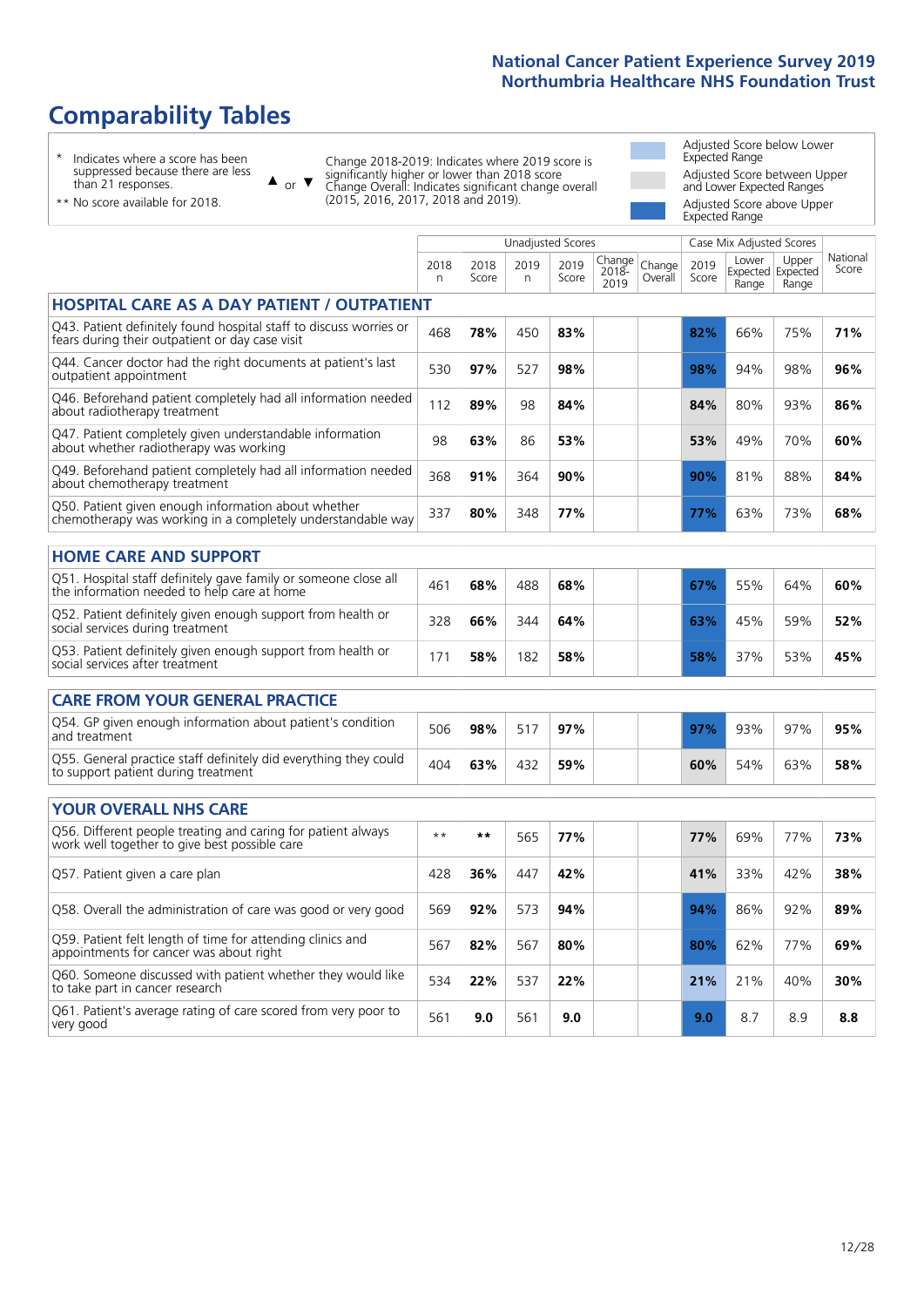# **Tumour Type Tables**

- \* Indicates where a score has been suppressed because there are less than 21 responses.
- n.a. Indicates that there were no respondents for that tumour group.

| <b>SEEING YOUR GP</b>                           |          |       |               |             |                    |                |                  |      | Tumour Group            |         |      |                 |                                                           |         |                |
|-------------------------------------------------|----------|-------|---------------|-------------|--------------------|----------------|------------------|------|-------------------------|---------|------|-----------------|-----------------------------------------------------------|---------|----------------|
|                                                 |          | Brain | <b>Breast</b> | Colorectal  | ᠊ᢛ<br>Gynaecologic | Haematological | Head and<br>Neck | Lung | Prostate                | Sarcoma | Skin | Upper<br>Gastro | $\sigma$<br>Irologica                                     | Other   | All<br>Cancers |
| Q1. Saw GP once or twice before being told they | Trust    | n.a.  |               | 96% 76%     |                    | 75%            | $\star$          | 68%  |                         | n.a.    |      | 74%             |                                                           | 69% 81% |                |
| needed to go to hospital                        | National | 59%   |               | 94% 75% 77% |                    |                |                  |      | 67% 79% 71% 82% 71% 90% |         |      |                 | 74% 83% 74% 79%                                           |         |                |
| Q2. Patient thought they were seen as soon as   | Trust    | n.a.  |               | 87% 81%     | $\star$            | 85%            | $\star$          | 89%  | $\star$                 | n.a.    |      | 77%             | $\star$                                                   | 83% 85% |                |
| necessary                                       | National | 79%   |               | 89% 83%     |                    |                |                  |      |                         |         |      |                 | 81%   82%   81%   84%   86%   69%   85%   79%   85%   79% |         | 84%            |

#### **DIAGNOSTIC TESTS** Tumour Group

|                                                   |                 | Brain | <b>Breast</b> | Colorectal<br>LGT           | ᅙ<br>Gynaecologic | Haematological | Head and<br>Neck | Lung        | Prostate | Sarcoma | Skin | Upper<br>Gastro | rological                                   | Other | All<br>Cancers |
|---------------------------------------------------|-----------------|-------|---------------|-----------------------------|-------------------|----------------|------------------|-------------|----------|---------|------|-----------------|---------------------------------------------|-------|----------------|
| Q5. Received all the information needed about     | <b>Trust</b>    | n.a.  |               | 99% 94%                     |                   | 97%            | $\star$          | 100%        |          | n.a.    |      | 90%             | $\star$                                     |       | 97% 97%        |
| $\vert$ the test                                  | National        | 93%   |               | 95% 95%                     | 93%               | 95%            |                  | 93% 95% 95% |          | 93%     | 96%  |                 | 95% 95%                                     |       | 95% 95%        |
| Q6. The length of time waiting for the test to be | Trust           | n.a.  | 91%           | 86%                         | $\star$           | 90%            | $\star$          | 92%         | $\star$  | n.a.    |      | 86%             | $\star$                                     |       | 88% 89%        |
| done was about right                              | <b>National</b> |       |               | 84% 91% 88%                 |                   |                |                  |             |          |         |      |                 | 86% 89% 88% 87% 87% 81% 87% 84% 87% 86% 88% |       |                |
| Q7. Test results explained in completely          | Trust           | n.a.  |               | 90% 82%                     | $\star$           | 88%            | $\star$          | 92%         | $\star$  | n.a.    |      | 72%             | $\star$                                     |       | 83% 86%        |
| understandable way                                | National 71%    |       |               | 83% 82% 77% 77% 79% 80% 80% |                   |                |                  |             |          |         |      |                 | 78% 84% 75% 80% 76% 80%                     |       |                |

| <b>FINDING OUT WHAT WAS WRONG WITH YOU</b>        |              |       |               |                                  |                |                |                        |      | Tumour Group |         |         |                 |            |       |                |
|---------------------------------------------------|--------------|-------|---------------|----------------------------------|----------------|----------------|------------------------|------|--------------|---------|---------|-----------------|------------|-------|----------------|
|                                                   |              | Brain | <b>Breast</b> | ╮<br>olorectal.<br>LGT<br>$\cup$ | Gynaecological | Haematological | ad and<br>Neck<br>Head | Lung | Prostate     | Sarcoma | Skin    | Upper<br>Gastro | Jrological | Other | All<br>Cancers |
| Q10. Patient told they could bring a family       | <b>Trust</b> | n.a.  | 83%           | 82%                              | $\star$        | 76%            | $\star$                | 87%  | $\star$      | n.a.    | $\star$ | 74%             | $\star$    | 76%   | 79%            |
| member or friend when first told they had cancer  | National     | 85%   | 82%           | 82%                              | 71%            | 71%            | 71%                    | 77%  | 79%          | 73%     | 69%     | 76%             | 73%        | 75%   | 77%            |
| Q11. Patient felt they were told sensitively that | Trust        | n.a.  | 95%           | 85%                              | $\star$        | 91%            | $\star$                | 89%  | $\star$      | n.a.    | $\star$ | 84%             | $\star$    | 93%   | 91%            |
| they had cancer                                   | National     | 79%   |               | 89% 87%                          | 82%            |                | 84% 87%                | 83%  | 86%          | 84%     | 89%     |                 | 81% 84%    |       | 83% 86%        |
| Q12. Patient completely understood the            | Trust        | n.a.  | 75%           | 76%                              | $\star$        | 65%            | $\star$                | 81%  | $\star$      | n.a.    |         | 81%             | $\star$    | 75%   | 74%            |
| explanation of what was wrong                     | National     | 66%   | 77%           | 79%                              | 73%            | 60%            | 78%                    | 76%  | 79%          | 67%     | 80%     | 70%             | 77%        | 70%   | 73%            |
| Q13. Patient given easy to understand written     | Trust        | n.a.  | 79%           | 171%                             | $\star$        | 83%            | $\star$                | 80%  | $\star$      | n.a.    | $\star$ | 56%             | $\star$    | 69%   | 76%            |
| information about the type of cancer they had     | National     | 66%   | 78%           | 73%                              | 71%            |                | 76% 69% 67% 83%        |      |              |         | 67% 84% | 67%             | 74%        | 65%   | 74%            |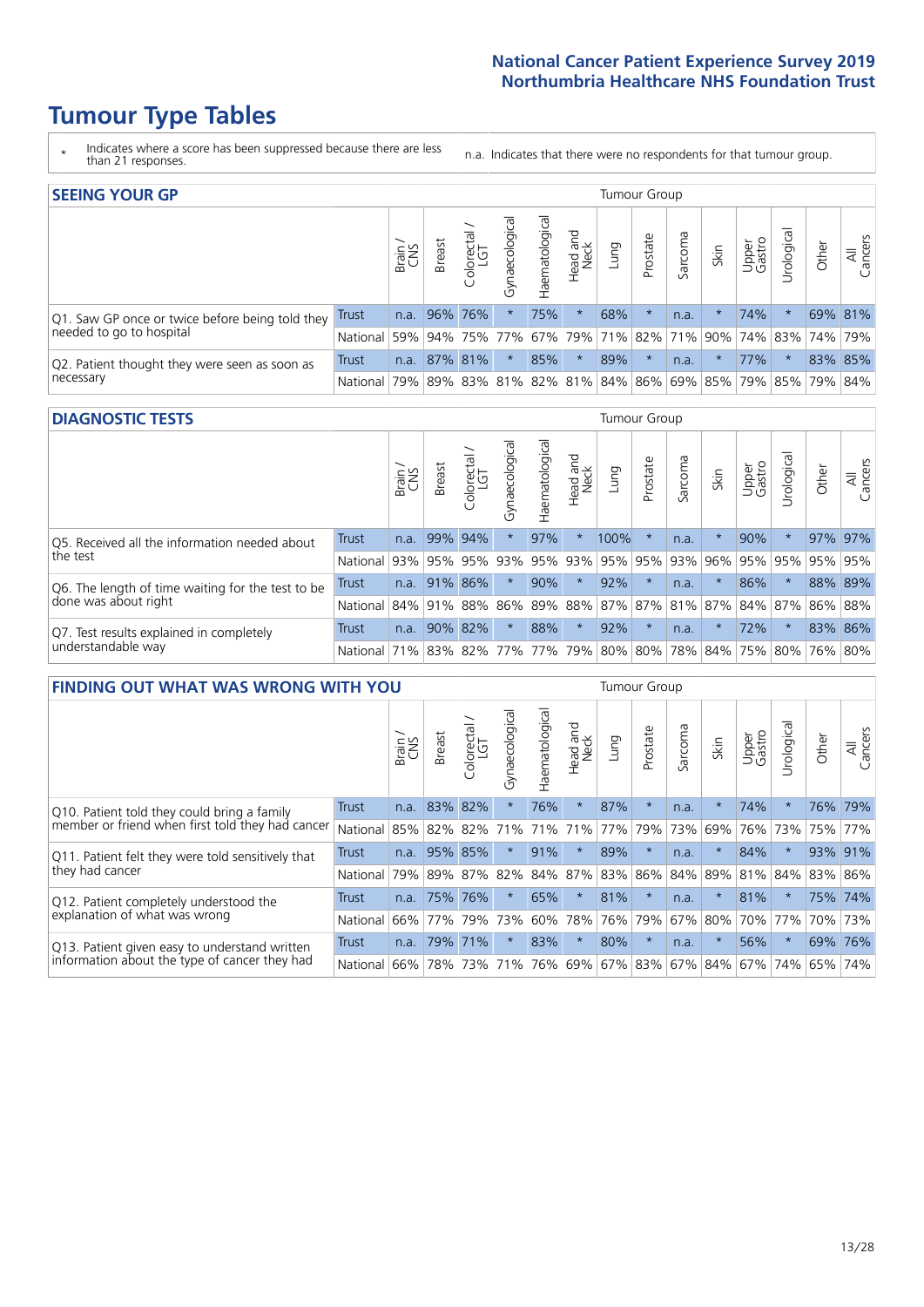# **Tumour Type Tables**

\* Indicates where a score has been suppressed because there are less than 21 responses.

n.a. Indicates that there were no respondents for that tumour group.

| <b>DECIDING THE BEST TREATMENT FOR YOU</b>         |          |       |               |                        |                |                |                         |      | <b>Tumour Group</b> |                                     |         |                 |            |       |                |
|----------------------------------------------------|----------|-------|---------------|------------------------|----------------|----------------|-------------------------|------|---------------------|-------------------------------------|---------|-----------------|------------|-------|----------------|
|                                                    |          | Brain | <b>Breast</b> | olorectal.<br>LGT<br>Ũ | Gynaecological | Haematological | ead and<br>Neck<br>Head | Lung | Prostate            | arcoma<br>vĀ                        | Skin    | Upper<br>Gastro | Jrological | Other | All<br>Cancers |
| Q14. Patient felt that treatment options were      | Trust    | n.a.  | 85%           | 86%                    | $\star$        | 92%            | $\star$                 | 84%  | $\star$             | n.a.                                | $\star$ | 84%             | $\star$    | 69%   | 86%            |
| completely explained                               | National | 85%   | 85%           | 85%                    | 85%            | 82%            | 87%                     | 84%  | 83%                 | 83%                                 | 89%     | 81%             | 83%        | 79%   | 83%            |
| Q15. Patient felt possible side effects were       | Trust    | n.a.  | 74%           | 78%                    | $\star$        | 81%            | $\star$                 | 85%  | $\star$             | n.a.                                | $\ast$  | 87%             | $^\star$   | 74%   | 79%            |
| definitely explained in an understandable way      | National | 69%   | 74%           | 76%                    | 75%            | 69%            | 73%                     | 74%  | 73%                 | 73%                                 | 77%     | 72%             | 71%        | 70%   | 73%            |
| Q16. Patient definitely given practical advice and | Trust    | n.a.  | 71%           | 75%                    | $\star$        | 80%            | $\star$                 | 85%  | $\star$             | n.a.                                | $\star$ | 74%             |            | 75%   | 76%            |
| support in dealing with side effects of treatment  | National | 63%   | 70%           | 70%                    | 69%            | 65%            | 70%                     | 69%  | 65%                 | 66%                                 | 71%     | 66%             | 63%        | 64%   | 67%            |
| Q17. Patient definitely told about side effects    | Trust    | n.a.  | 66%           | 66%                    | $\star$        | 67%            | $\star$                 | 64%  | $\star$             | n.a.                                |         | 72%             | $^\star$   | 64%   | 66%            |
| that could affect them in the future               | National | 62%   | 57%           | 59%                    | 56%            | 51%            | 64%                     | 56%  | 66%                 | 54%                                 | 66%     | 53%             | 56%        | 52%   | 57%            |
| Q18. Patient definitely involved as much as they   | Trust    | n.a.  | 85%           | 85%                    | $\star$        | 94%            | $\star$                 | 91%  | $\star$             | n.a.                                | $\star$ | 90%             | $^\star$   | 78%   | 88%            |
| wanted in decisions about care and treatment       | National | 79%   |               |                        |                |                |                         |      |                     | 81% 83% 81% 80% 81% 81% 84% 81% 87% |         | 79%             | 79%        |       | 78% 81%        |

#### **CLINICAL NURSE SPECIALIST (CNS)** Tumour Group

|                                             |              | Brain | <b>Breast</b> | olorectal<br>LGT<br>Ü | $\overline{\sigma}$<br>aecologic<br>$\tilde{\xi}$ | Haematological | Head and<br>Neck | Lung | Prostate            | Sarcoma | Skin | Upper<br>Gastro | Jrological      | Other | All<br>Cancers |
|---------------------------------------------|--------------|-------|---------------|-----------------------|---------------------------------------------------|----------------|------------------|------|---------------------|---------|------|-----------------|-----------------|-------|----------------|
| Q19. Patient given the name of a CNS who    | <b>Trust</b> | n.a.  | 97%           | 90%                   |                                                   | 92%            | $\star$          | 98%  | $\star$             | n.a.    |      | 97%             | $^\star$        |       | 88% 93%        |
| would support them through their treatment  | National     | 95%   | 95%           | 92%                   | 95%                                               |                |                  |      | 92% 91% 94% 91%     | 91%     | 91%  |                 | 93% 85%         | 89%   | 92%            |
| Q20. Patient found it very or quite easy to | Trust        | n.a.  |               | 88% 88%               |                                                   | 95%            | n.a.             | 88%  | $\star$             | n.a.    |      | 93%             | $\star$         |       | 94% 90%        |
| contact their CNS                           | National     | 86%   | 84%           | 88%                   | 85%                                               |                |                  |      | 87% 86% 86% 80%     | 86%     | 90%  | 85%             | 83% 83% 85%     |       |                |
| Q21. Patient got understandable answers to  | Trust        | n.a.  | 86%           | 86%                   | $\star$                                           | 91%            | n.a.             | 91%  | $\star$             | n.a.    |      | 97%             | $^\star$        | 93%   | 89%            |
| important questions all or most of the time | National     | 82%   | 87%           | 89%                   | 86%                                               |                |                  |      | 89% 88% 86% 87% 87% |         | 93%  |                 | 86% 87% 86% 87% |       |                |

| <b>SUPPORT FOR PEOPLE WITH CANCER</b>                                                             |          |       |               |                            |                |                |                        |             | <b>Tumour Group</b>             |              |         |                 |            |             |                |
|---------------------------------------------------------------------------------------------------|----------|-------|---------------|----------------------------|----------------|----------------|------------------------|-------------|---------------------------------|--------------|---------|-----------------|------------|-------------|----------------|
|                                                                                                   |          | Brain | <b>Breast</b> | olorectal<br>LGT<br>$\cup$ | Gynaecological | Haematological | ad and<br>Neck<br>Head | <b>Dung</b> | Prostate                        | arcoma<br>ιñ | Skin    | Upper<br>Gastro | Urological | Other       | All<br>Cancers |
| Q22. Hospital staff gave information about<br>support or self-help groups for people with         | Trust    | n.a.  | 88%           | 80%                        | $\star$        | 90%            | $\star$                | 98%         | $\star$                         | n.a.         |         | 100%            | $^\star$   | 94%         | 90%            |
| cancer                                                                                            | National | 92%   | 92%           | 88%                        | 87%            | 86%            | 88%                    |             | 87% 91%                         | 86%          | 90%     | 88%             | 81%        | 83% 88%     |                |
| Q23. Hospital staff discussed or gave information<br>about the impact cancer could have on day to | Trust    | n.a.  | 88%           | 82%                        | $\star$        | 89%            | $\star$                | 97%         | $\star$                         | n.a.         | $\star$ | 90%             | $\star$    | 96%         | 89%            |
| day activities                                                                                    | National | 84%   |               | 86% 85%                    | 82%            | 84%            | 84%                    | 83%         | 88%                             | 81%          | 86%     | 83%             | 78%        | 79%         | 84%            |
| Q24. Hospital staff gave information on getting                                                   | Trust    | n.a.  | 74%           | 53%                        | $\star$        | 79%            | $\star$                | 81%         | $\star$                         | n.a.         | n.a.    | 96%             | $^\star$   | 96%         | 76%            |
| financial help or possible benefits                                                               | National | 78%   |               | 68% 61%                    | 66%            |                | 61% 67%                |             | 72% 55%                         | 64%          | 60%     | 64%             | 47%        | 59%         | 63%            |
| Q25. Hospital staff told patient they could get                                                   | Trust    | n.a.  | 89%           | 76%                        | $\star$        | 95%            | $\star$                | $\star$     | $\star$                         | n.a.         | n.a.    | $\star$         | $\star$    | $\star$     | 89%            |
| free prescriptions                                                                                | National |       |               |                            |                |                |                        |             | 82% 81% 83% 79% 87% 84% 86% 80% |              |         | 78% 71% 84%     |            | 73% 81% 82% |                |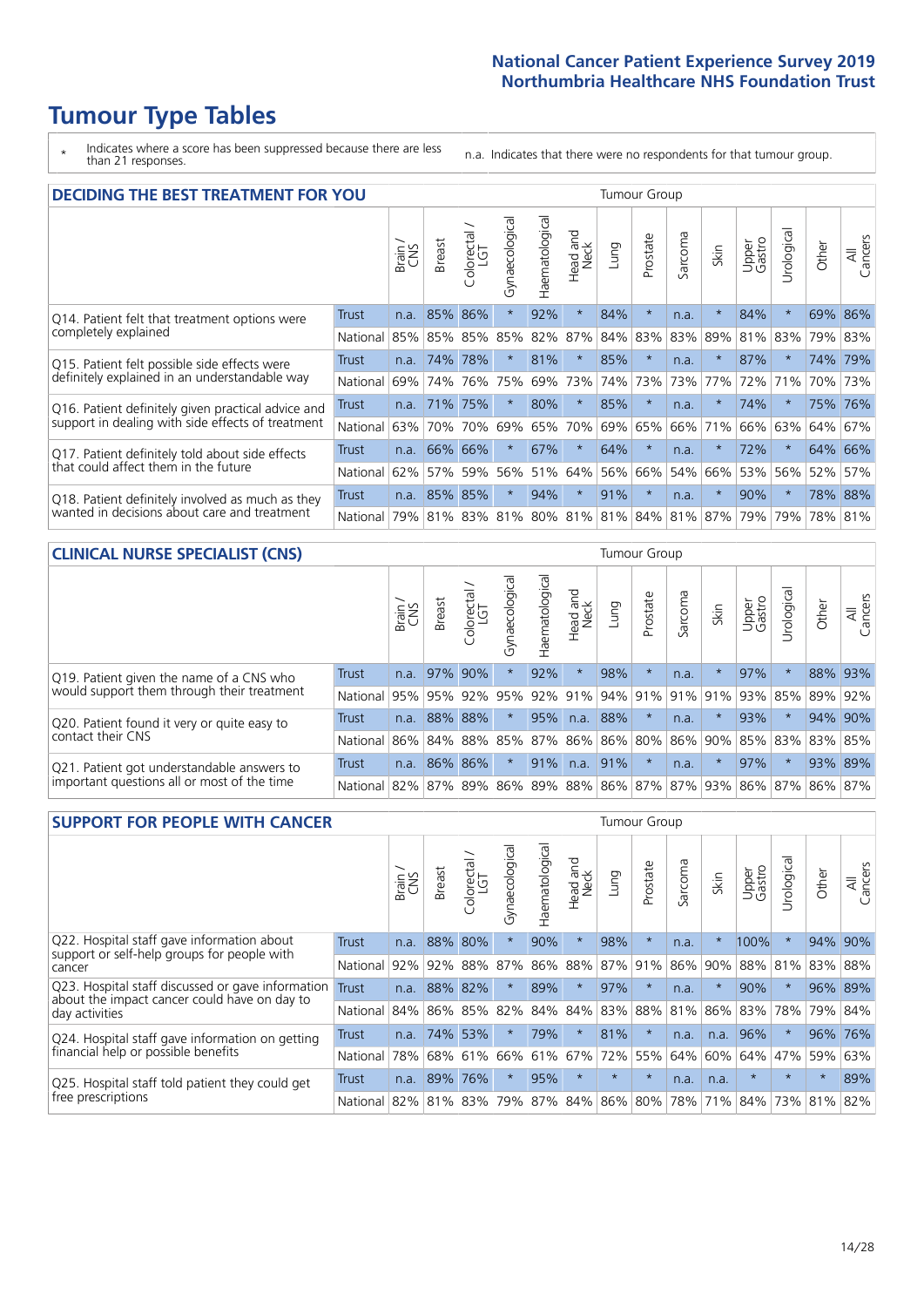# **Tumour Type Tables**

- \* Indicates where a score has been suppressed because there are less than 21 responses.
- n.a. Indicates that there were no respondents for that tumour group.

| <b>OPERATIONS</b>                                |              |       |               |                        |                                     |                |                             |         | Tumour Group |         |                     |                 |             |           |                |
|--------------------------------------------------|--------------|-------|---------------|------------------------|-------------------------------------|----------------|-----------------------------|---------|--------------|---------|---------------------|-----------------|-------------|-----------|----------------|
|                                                  |              | Brain | <b>Breast</b> | iolorectal<br>LGT<br>Ü | $\overline{\sigma}$<br>Gynaecologic | Haematological | Head and<br>Neck            | Lung    | Prostate     | Sarcoma | Skin                | Upper<br>Gastro | Jrological  | Other     | All<br>Cancers |
| Q27. Beforehand, patient had all the information | <b>Trust</b> | n.a.  | 100% 95%      |                        | $\star$                             | $\star$        | $\star$                     | $\star$ | $\star$      | n.a.    | $\star$             | $\star$         | $\star$     | $\star$   | 98%            |
| needed about the operation                       | National     | 96%   |               | 97% 96%                |                                     |                | 96% 94% 96% 95% 97% 95% 96% |         |              |         |                     |                 | 96% 95% 95% |           | 96%            |
| Q28. Afterwards, staff completely explained how  | Trust        | n.a.  | 83% 89%       |                        | $\star$                             |                | $\star$                     | $\star$ | $\star$      | n.a.    | $\star$             | $\star$         | $\star$     | $\star$   | 84%            |
| operation had gone in understandable way         | National     | 76%   |               | 79% 83%                |                                     |                | 79%   78%   79%             |         |              |         | 79% 78% 80% 82% 79% |                 |             | 76%   77% | 79%            |

#### **HOSPITAL CARE AS AN INPATIENT** Tumour Group

|                                                                                                  |              | Brain | <b>Breast</b>   | Colorectal /<br>LGT | Gynaecological | Haematological  | Head and<br>Neck | Lung    | Prostate | Sarcoma | Skin | Upper<br>Gastro | Urological  | Other   | Cancers<br>$\equiv$ |
|--------------------------------------------------------------------------------------------------|--------------|-------|-----------------|---------------------|----------------|-----------------|------------------|---------|----------|---------|------|-----------------|-------------|---------|---------------------|
| Q30. Hospital staff didn't talk in front of patient                                              | Trust        | n.a.  | 94%             | 83%                 | $\star$        | 93%             | n.a.             | $\star$ | $\star$  | n.a.    | n.a. | $\star$         | $\star$     | $\star$ | 88%                 |
| as if patient wasn't there                                                                       | National     | 81%   | 86%             | 81%                 | 83%            | 84%             | 83%              | 81%     | 88%      | 86%     | 86%  | 81%             | 83%         | 82%     | 84%                 |
| Q31. Patient had confidence and trust in all<br>doctors treating them                            | <b>Trust</b> | n.a.  | 89% 88%         |                     |                | 87%             | n.a.             | $\star$ | $\star$  | n.a.    | n.a. | $\star$         | $\star$     | $\star$ | 87%                 |
|                                                                                                  | National     | 82%   | 83%             | 85%                 | 83%            | 82%             |                  | 87% 83% | 89%      | 86%     | 85%  | 81%             | 85%         | 80%     | 84%                 |
| Q32. Patient's family or someone close definitely<br>felt able to talk to a doctor               | <b>Trust</b> | n.a.  | 72%             | 69%                 |                | 72%             | n.a.             | $\star$ | $\star$  | n.a.    | n.a. |                 | $\star$     | $\star$ | 73%                 |
|                                                                                                  | National     | 67%   | 72%             | 73%                 | 72%            | 74%             | 75%              | 74%     | 72%      | 71%     | 74%  | 73%             | 71%         | 69%     | 72%                 |
| Q33. Patient had confidence and trust in all the<br>ward nurses treating them                    | <b>Trust</b> | n.a.  | 70%             | 80%                 |                | 83%             | n.a.             | $\star$ | $\star$  | n.a.    | n.a. | $\star$         | $\star$     | $\star$ | 78%                 |
|                                                                                                  | National     | 72%   | 73%             | 72%                 | 71%            | 77%             |                  | 75% 77% | 79%      | 74%     | 75%  |                 | 73% 77%     | 69%     | 74%                 |
| Q34. Patient thought there were always or nearly                                                 | <b>Trust</b> | n.a.  | 65% 61%         |                     | $\star$        | 67%             | n.a.             | $\star$ | $\star$  | n.a.    | n.a. | $\star$         | $\star$     | $\star$ | 68%                 |
| always enough nurses on duty to care for them                                                    | National     | 68%   | 64%             | 62%                 | 63%            | 63%             |                  | 65% 68% | 72%      | 65%     | 70%  | 65%             | 66%         | 60%     | 64%                 |
| Q35. All hospital staff asked patient what name<br>they prefer to be called by                   | <b>Trust</b> | n.a.  | 68% 83%         |                     |                | 77%             | n.a.             | $\star$ | $\star$  | n.a.    | n.a. |                 | $\star$     | $\star$ | 79%                 |
|                                                                                                  | National     | 68%   | 62%             | 74%                 | 65%            | 72%             | 71%              | 76%     | 72%      | 74%     | 70%  | 78%             | 76%         | 69%     | 71%                 |
| Q36. Patient always given enough privacy when                                                    | <b>Trust</b> | n.a.  | 83%             | 86%                 |                | 93%             | n.a.             | $\star$ | $\star$  | n.a.    | n.a. |                 | $\star$     | $\star$ | 89%                 |
| discussing condition or treatment                                                                | National     | 78%   | 84% 85%         |                     | 81%            |                 | 86% 87% 84%      |         | 88%      | 84%     | 84%  | 84%             | 85%         | 82%     | 85%                 |
| Q37. Patient definitely found hospital staff to                                                  | <b>Trust</b> | n.a.  | 65%             | 40%                 |                | 57%             | n.a.             | $\star$ | $\star$  | n.a.    | n.a. | $\star$         | $\star$     | $\star$ | 58%                 |
| discuss worries or fears during their inpatient visit                                            | National     | 45%   |                 | 51% 55%             | 51%            | 56%             | 52%              | 49%     | 53%      | 54%     | 51%  | 53%             | 49%         | 46%     | 52%                 |
| Q38. Hospital staff definitely did everything they                                               | <b>Trust</b> |       | n.a. 77%        | 86%                 | $\star$        | 77%             | n.a.             | $\star$ | $\star$  | n.a.    | n.a. | $\star$         | $\star$     | $\star$ | 82%                 |
| could to help control pain                                                                       | National     | 85%   | 83%             | 84%                 | 82%            | 82%             | 80%              | 84%     | 85%      | 83%     | 85%  | 82%             | 81%         | 82%     | 83%                 |
| Q39. Patient always felt they were treated with                                                  | <b>Trust</b> | n.a.  | 97% 86%         |                     |                | 93%             | n.a.             | $\star$ | $\star$  | n.a.    | n.a. | $\star$         | $\star$     | $\star$ | 92%                 |
| respect and dignity while in hospital                                                            | National     | 85%   | 87%             | 87%                 | 85%            | 89%             | 87%              | 88%     | 91%      | 89%     | 89%  | 88%             | 90%         | 86%     | 88%                 |
| Q40. Patient given clear written information<br>about what should or should not do after leaving | <b>Trust</b> |       | n.a. 100% 87%   |                     |                | 86%             | n.a.             | $\star$ | $\star$  | n.a.    | n.a. |                 | $\star$     | $\star$ | 89%                 |
| hospital                                                                                         | National     | 80%   | 89% 86%         |                     | 86%            | 83%             |                  | 87% 82% | 91%      | 85%     | 90%  | 82%             | 87%         | 83%     | 86%                 |
| Q41. Hospital staff told patient who to contact<br>if worried about condition or treatment after | <b>Trust</b> | n.a.  | 94% 93%         |                     | $\star$        | 97%             | n.a.             | $\star$ | $\star$  | n.a.    | n.a. | $\star$         | $\star$     | $\star$ | 95%                 |
| leaving hospital                                                                                 | National     |       | 94% 95% 95% 93% |                     |                | 96% 93% 92% 96% |                  |         |          | 94%     |      |                 | 95% 92% 92% | 93% 94% |                     |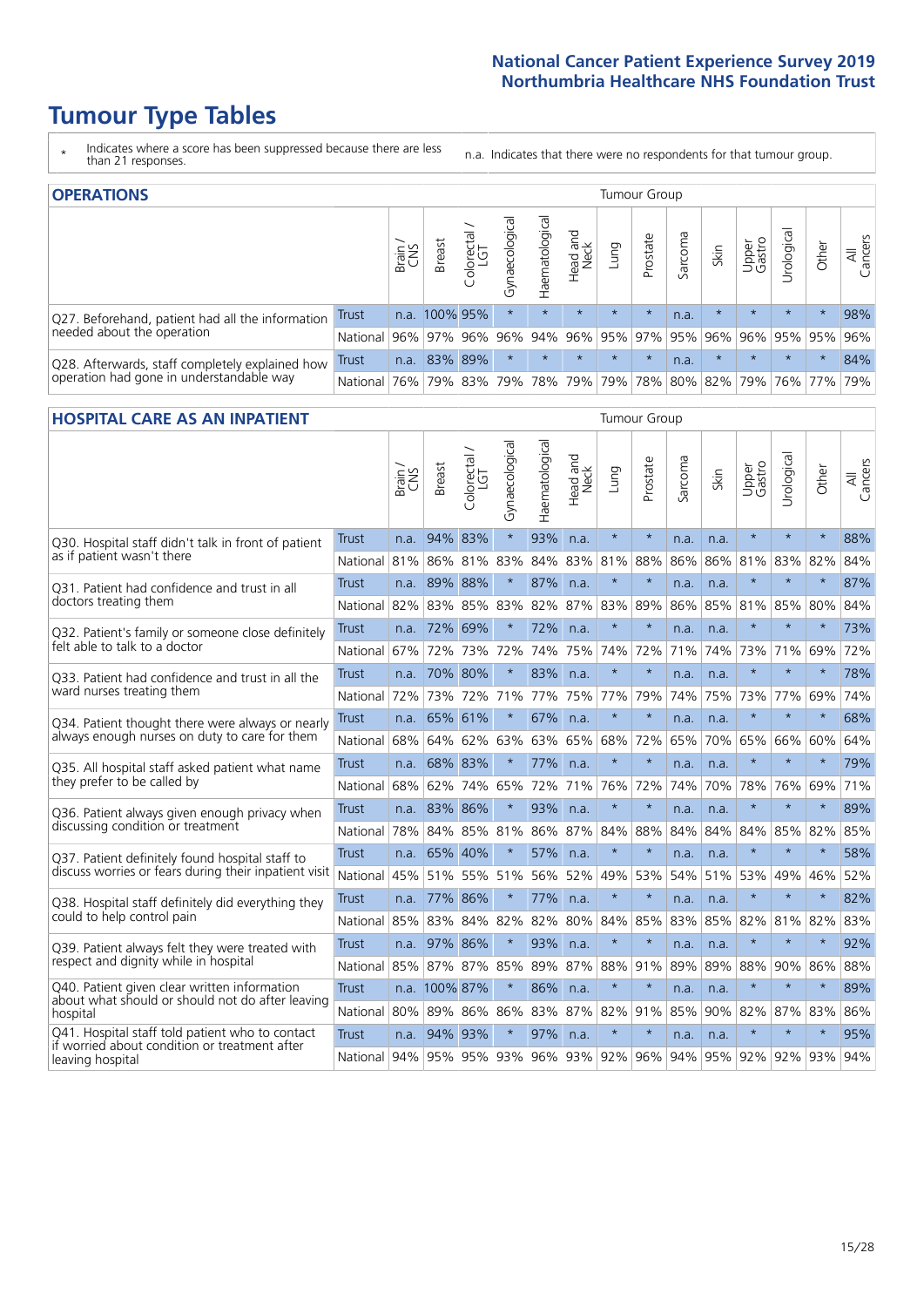# **Tumour Type Tables**

- \* Indicates where a score has been suppressed because there are less than 21 responses.
- n.a. Indicates that there were no respondents for that tumour group.

| <b>HOSPITAL CARE AS A DAY PATIENT / OUTPATIENT</b>                                                                       |              |       |               |                            |                |                |                         |         |          | <b>Tumour Group</b> |         |                 |            |         |                |  |  |
|--------------------------------------------------------------------------------------------------------------------------|--------------|-------|---------------|----------------------------|----------------|----------------|-------------------------|---------|----------|---------------------|---------|-----------------|------------|---------|----------------|--|--|
|                                                                                                                          |              | Brain | <b>Breast</b> | ╮<br>olorectal<br>LGT<br>Ũ | Gynaecological | Haematological | ead and<br>Neck<br>Head | Lung    | Prostate | Sarcoma             | Skin    | Upper<br>Gastro | Urological | Other   | All<br>Cancers |  |  |
| Q43. Patient definitely found hospital staff to<br>discuss worries or fears during their outpatient or<br>day case visit | <b>Trust</b> | n.a.  | 78%           | 77%                        | $\star$        | 88%            | $\star$                 | 90%     | $\star$  | n.a.                | $\star$ | 78%             | $\star$    | 85%     | 83%            |  |  |
|                                                                                                                          | National     | 66%   | 68%           | 73%                        | 70%            | 73%            | 72%                     | 70%     | 74%      | 72%                 | 72%     | 71%             | 67%        | 68%     | 71%            |  |  |
| Q44. Cancer doctor had the right documents at<br>patient's last outpatient appointment                                   | Trust        | n.a.  | 96%           | 99%                        | $^\star$       | 99%            | $\star$                 | 98%     | $\star$  | n.a.                | $\star$ | 97%             | $\star$    | 95%     | 98%            |  |  |
|                                                                                                                          | National     | 94%   | 96%           | 96%                        | 96%            | 97%            | 96%                     | 96%     | 96%      | 96%                 | 96%     | 94%             | 96%        | 95%     | 96%            |  |  |
| Q46. Beforehand patient completely had                                                                                   | Trust        | n.a.  | 79%           | $\star$                    |                | $\star$        | n.a.                    | $\star$ | $\star$  | n.a.                | n.a.    | $\star$         | $\star$    | $\star$ | 84%            |  |  |
| all information needed about radiotherapy<br>treatment                                                                   | National     | 91%   | 88%           | 83%                        | 88%            | 84%            | 86%                     | 86%     | 88%      | 88%                 | 84%     | 86%             | 83%        | 84%     | 86%            |  |  |
| Q47. Patient completely given understandable                                                                             | Trust        | n.a.  | 49%           | $\star$                    | $\star$        | $\star$        | n.a.                    | $\star$ | $\star$  | n.a.                | n.a.    | $\star$         | n.a.       | $\star$ | 53%            |  |  |
| information about whether radiotherapy was<br>working                                                                    | National     | 56%   | 60%           | 57%                        | 61%            | 62%            | 63%                     | 59%     | 60%      | 67%                 | 57%     | 52%             | 59%        | 59%     | 60%            |  |  |
| Q49. Beforehand patient completely had all                                                                               | <b>Trust</b> | n.a.  | 87%           | 95%                        | $\star$        | 89%            | n.a.                    | 95%     | $\star$  | n.a.                | n.a.    | 80%             | $\star$    | 93%     | 90%            |  |  |
| information needed about chemotherapy<br>treatment                                                                       | National     | 80%   | 82%           | 86%                        | 87%            | 85%            | 79%                     | 84%     | 86%      | 86%                 | 90%     | 84%             | 85%        | 85%     | 84%            |  |  |
| Q50. Patient given enough information about<br>whether chemotherapy was working in a<br>completely understandable way    | Trust        | n.a.  | 68%           | 64%                        | $^\star$       | 90%            | n.a.                    | 85%     | $\star$  | n.a.                | n.a.    | 64%             | $\star$    | 86%     | 77%            |  |  |
|                                                                                                                          | National     | 54%   | 62%           | 64%                        | 68%            | 75%            |                         | 57% 67% | 66%      | 71%                 | 79%     | 61%             | 68%        | 69%     | 68%            |  |  |

### **HOME CARE AND SUPPORT** Tumour Group

|                                                                                                                   |              | Brain | <b>Breast</b> | Colorectal<br>LGT | ᢛ<br>Gynaecologic | Haematological | ad and<br>Neck<br>Head | <b>Dung</b> | Prostate | Sarcoma | Skin    | Upper<br>Gastro | Urological  | Other   | All<br>Cancers |
|-------------------------------------------------------------------------------------------------------------------|--------------|-------|---------------|-------------------|-------------------|----------------|------------------------|-------------|----------|---------|---------|-----------------|-------------|---------|----------------|
| Q51. Hospital staff definitely gave family or<br>someone close all the information needed to<br>help care at home | <b>Trust</b> | n.a.  | 64%           | 75%               | $\star$           | 68%            | $\star$                | 69%         | $\star$  | n.a.    |         | 70%             | $\star$     | 54%     | 68%            |
|                                                                                                                   | National     | 58%   | 58%           | 63%               | 57%               | 62%            | 67%                    | 59%         | 61%      |         | 62% 65% |                 | 60% 59%     | 55%     | 60%            |
| Q52. Patient definitely given enough support<br>from health or social services during treatment                   | Trust        | n.a.  |               | 57% 71%           | $\star$           | 65%            | $\ast$                 | 79%         |          | n.a.    | n.a.    | 46%             | $\star$     | 57% 64% |                |
|                                                                                                                   | National     | 42%   | 52%           | 60%               |                   | 45% 51%        | 59%                    | 50%         | 48%      |         | 53% 57% |                 | 54% 48% 51% |         | 52%            |
| Q53. Patient definitely given enough support<br>from health or social services after treatment                    | Trust        | n.a.  | 58%           | 63%               | $\star$           | 48%            | $\star$                | $\star$     | $\star$  | n.a.    | n.a.    | $\star$         | $\star$     | $\star$ | 58%            |
|                                                                                                                   | National     | 39%   |               | 41% 53%           | 39%               | 43%            | 56%                    | 40%         | 46%      |         | 48% 59% | 47%             | 44%         | 44%     | 45%            |

| <b>CARE FROM YOUR GENERAL PRACTICE</b>                                                                     |              |       |               |                   |                | Tumour Group   |                  |                 |          |         |         |                 |                 |         |                |
|------------------------------------------------------------------------------------------------------------|--------------|-------|---------------|-------------------|----------------|----------------|------------------|-----------------|----------|---------|---------|-----------------|-----------------|---------|----------------|
|                                                                                                            |              | Brain | <b>Breast</b> | Colorectal<br>LGT | Gynaecological | Haematological | Head and<br>Neck | Lung            | Prostate | Sarcoma | Skin    | Upper<br>Gastro | Urologica       | Other   | All<br>Cancers |
| Q54. GP given enough information about<br>patient's condition and treatment                                | Trust        | n.a.  |               | 98% 97%           | $\star$        | 98%            | $\star$          | 100%            |          | n.a.    |         | 97%             | $\star$         | 97% 97% |                |
|                                                                                                            | National 91% |       |               | 96% 95%           | 95%            |                |                  | 96% 94% 94% 96% |          |         | 94% 96% |                 | 93% 95% 94% 95% |         |                |
| Q55. General practice staff definitely did<br>everything they could to support patient during<br>treatment | Trust        | n.a.  |               | 58% 55%           | $\star$        | 62%            | $\star$          | 57%             | $\star$  | n.a.    |         | 62%             | $\star$         | 63%     | 59%            |
|                                                                                                            | National     | 55%   |               | 58% 59%           | 56%            |                | 56% 59%          |                 | 56% 64%  |         | 56% 65% |                 | 59%   59%   55% |         | 58%            |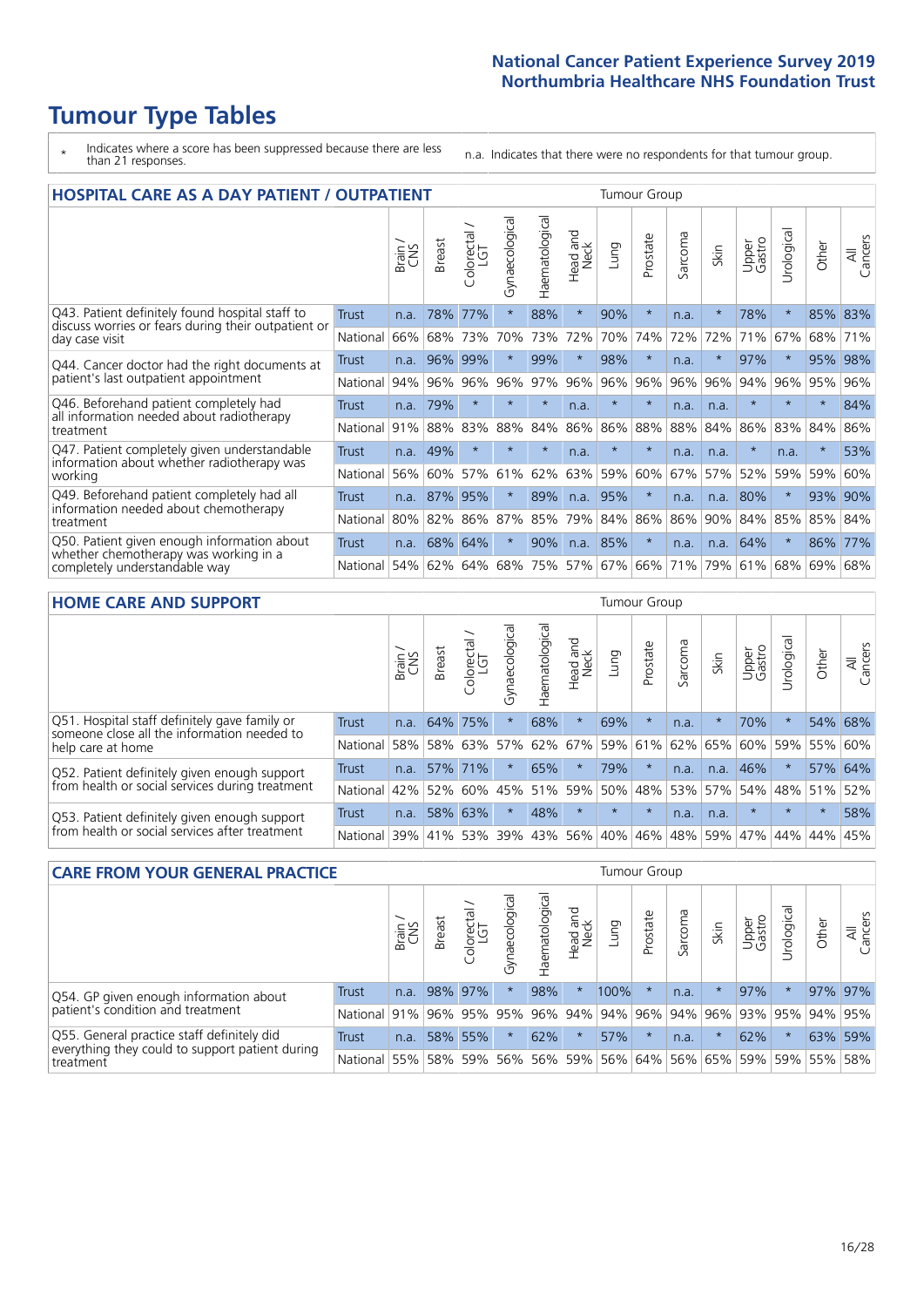# **Tumour Type Tables**

- \* Indicates where a score has been suppressed because there are less than 21 responses.
- n.a. Indicates that there were no respondents for that tumour group.

|  | <b>YOUR OVERALL NHS CARE</b> |  |  |
|--|------------------------------|--|--|
|--|------------------------------|--|--|

| YOUR OVERALL NHS CARE                                                                                            |              |       |               |            |                |                |                  |      | <b>Tumour Group</b> |              |         |                 |           |         |                |  |  |
|------------------------------------------------------------------------------------------------------------------|--------------|-------|---------------|------------|----------------|----------------|------------------|------|---------------------|--------------|---------|-----------------|-----------|---------|----------------|--|--|
|                                                                                                                  |              | Brain | <b>Breast</b> | Colorectal | Gynaecological | Haematological | Head and<br>Neck | Lung | Prostate            | arcoma<br>ιñ | Skin    | Upper<br>Gastro | Urologica | Other   | All<br>Cancers |  |  |
| Q56. Different people treating and caring for<br>patient always work well together to give best<br>possible care | <b>Trust</b> | n.a.  | 71%           | 76%        | $\star$        | 82%            | $\star$          | 82%  | $\star$             | n.a.         | $\star$ | 77%             |           | 78%     | 77%            |  |  |
|                                                                                                                  | National     | 60%   | 73%           | 73%        | 69%            | 75%            | 73%              | 73%  | 75%                 | 70%          | 79%     | 69%             | 74%       | 68%     | 73%            |  |  |
| Q57. Patient given a care plan                                                                                   | Trust        | n.a.  | $36\%$        | 37%        |                | 51%            | $^\star$         | 56%  | $\star$             | n.a.         | $\star$ | 39%             |           | 27% 42% |                |  |  |
|                                                                                                                  | National     | 36%   | 41%           | 40%        | 34%            | 36%            | 39%              | 36%  | 40%                 | 34%          | 44%     | 36%             | 33%       | 31%     | 38%            |  |  |
| Q58. Overall the administration of care was good                                                                 | Trust        | n.a.  | 91%           | 97%        |                | 96%            | $\star$          | 98%  | $\star$             | n.a.         | $\star$ | 100%            |           | 95% 94% |                |  |  |
| or very good                                                                                                     | National     | 85%   | 90%           | 88%        | 87%            | 91%            | 90%              | 90%  | 88%                 | 88%          | 90%     | 86%             | 85%       | 87%     | 89%            |  |  |
| Q59. Patient felt length of time for attending<br>clinics and appointments for cancer was about                  | Trust        | n.a.  | 74%           | 84%        |                | 80%            | $\star$          | 89%  | $\star$             | n.a.         | $\star$ | 77%             |           | 79% 80% |                |  |  |
| right                                                                                                            | National     | 58%   | 68%           | 73%        | 66%            | 66%            | 71%              | 71%  | 76%                 | 68%          | 73%     | 66%             | 75%       | 64%     | 69%            |  |  |
| Q60. Someone discussed with patient whether                                                                      | Trust        | n.a.  | 19%           | 18%        | $\star$        | 23%            | $\star$          | 37%  | $\star$             | n.a.         | $\star$ | 23%             |           | 10%     | 22%            |  |  |
| they would like to take part in cancer research                                                                  | National     | 42%   | 30%           | 32%        | 31%            | 33%            | 21%              | 34%  | 31%                 | 36%          | 20%     | 36%             | 21%       | 32%     | 30%            |  |  |
| Q61. Patient's average rating of care scored from<br>very poor to very good                                      | <b>Trust</b> | n.a.  | 9.0           | 8.7        | $\star$        | 9.3            | $\star$          | 9.1  | $\star$             | n.a.         | $\star$ | 9.2             | $^\star$  | 8.9     | 9.0            |  |  |
|                                                                                                                  | National     | 8.6   | 8.9           | 8.8        | 8.7            | 8.9            | 8.8              | 8.8  | 8.8                 | 8.8          | 8.9     | 8.7             | 8.7       | 8.7     | 8.8            |  |  |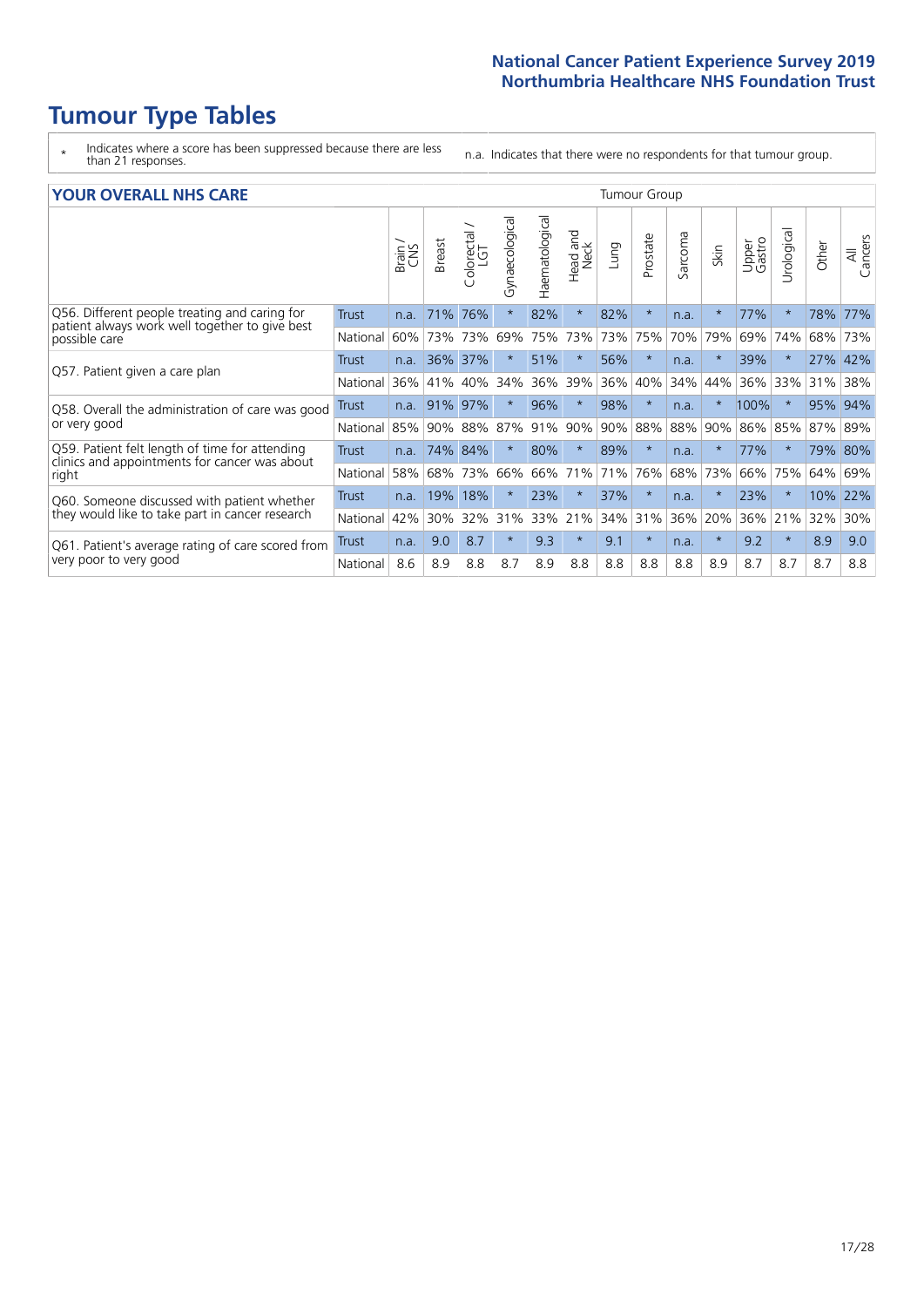### **Year on Year Charts**





### **DIAGNOSTIC TESTS**





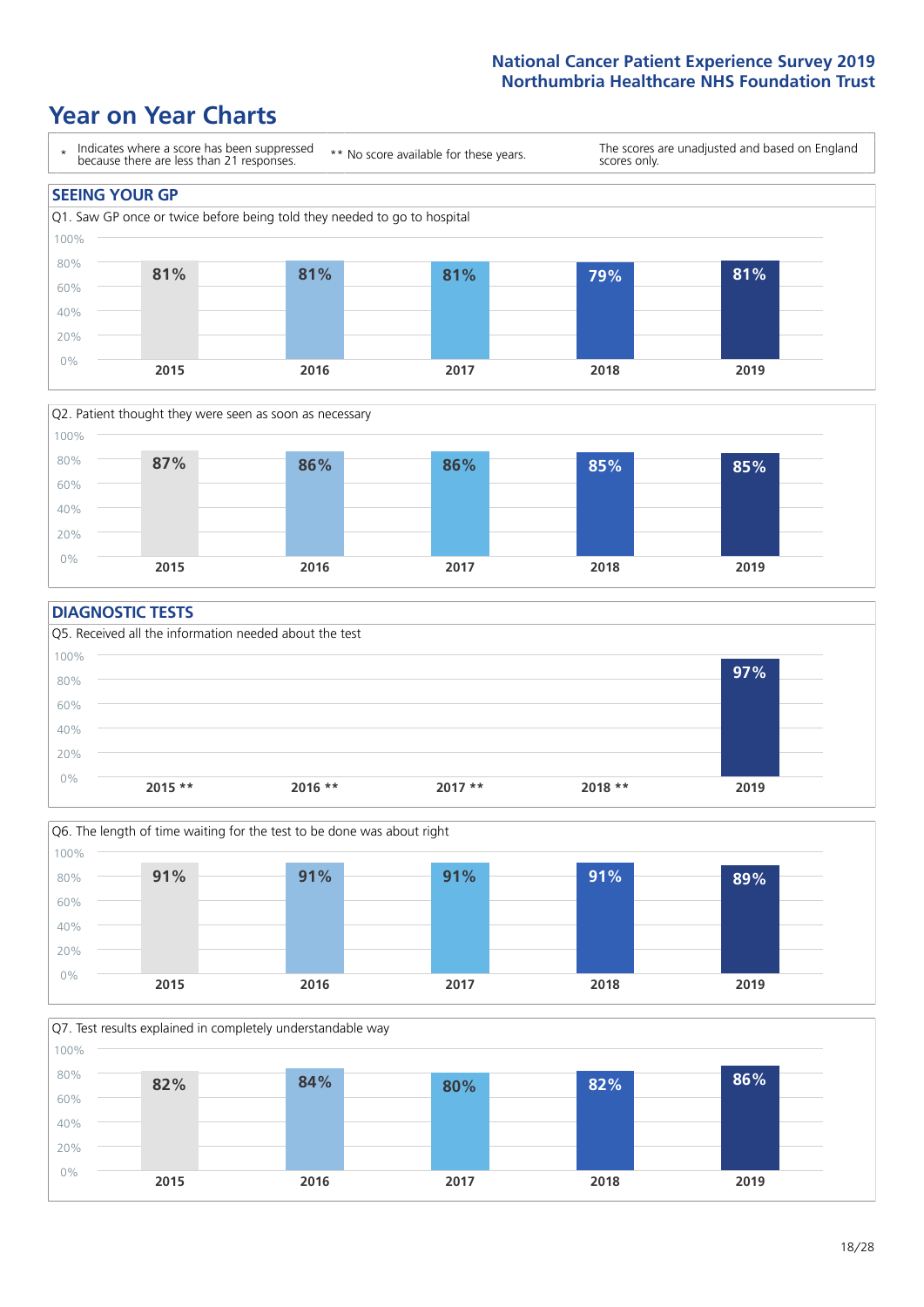







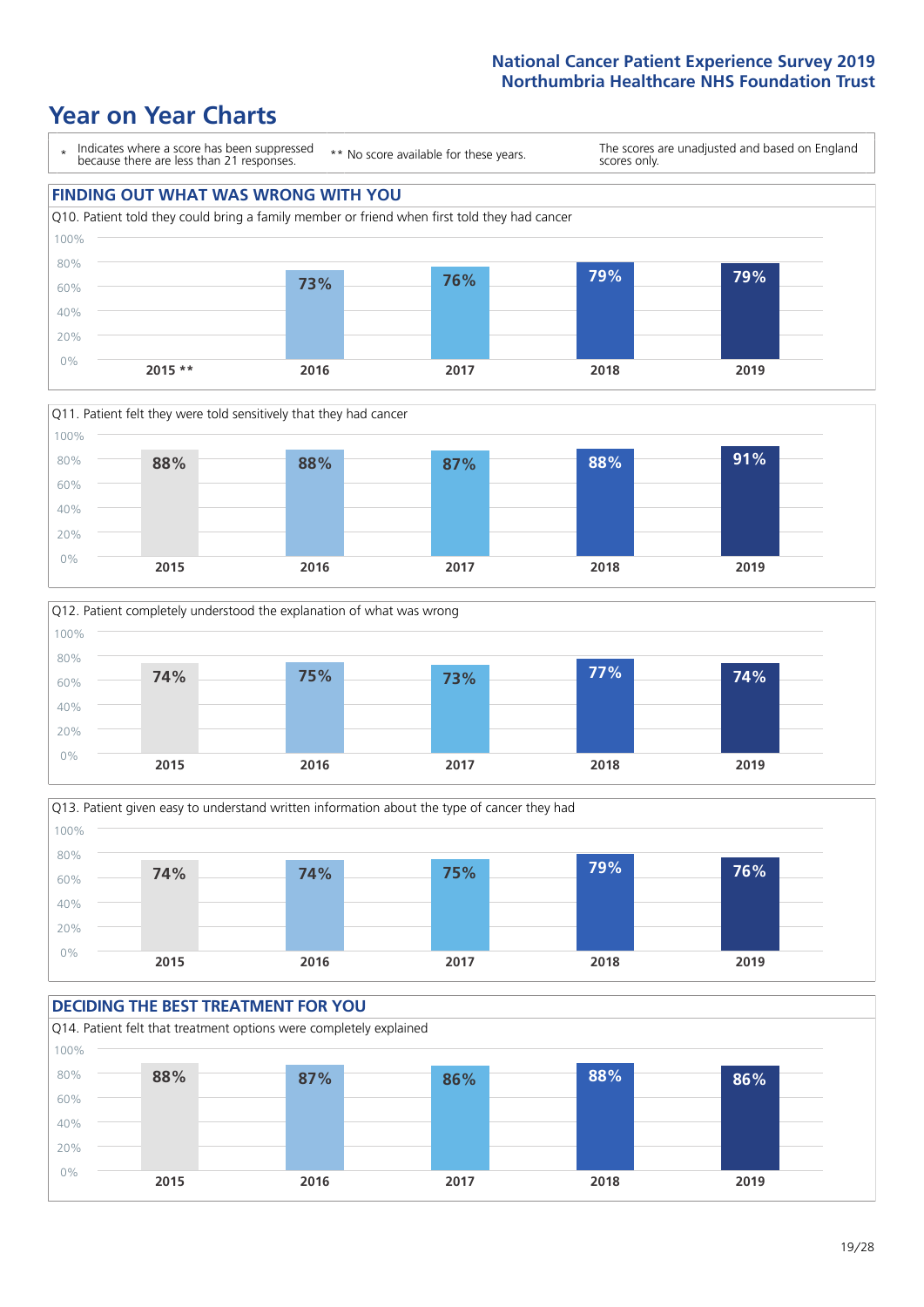





Q18. Patient definitely involved as much as they wanted in decisions about care and treatment  $0%$ 20% 40% 60% 80% 100% **2015 \*\* 2016 \*\* 2017 \*\* 2018 \*\* 2019 88%**

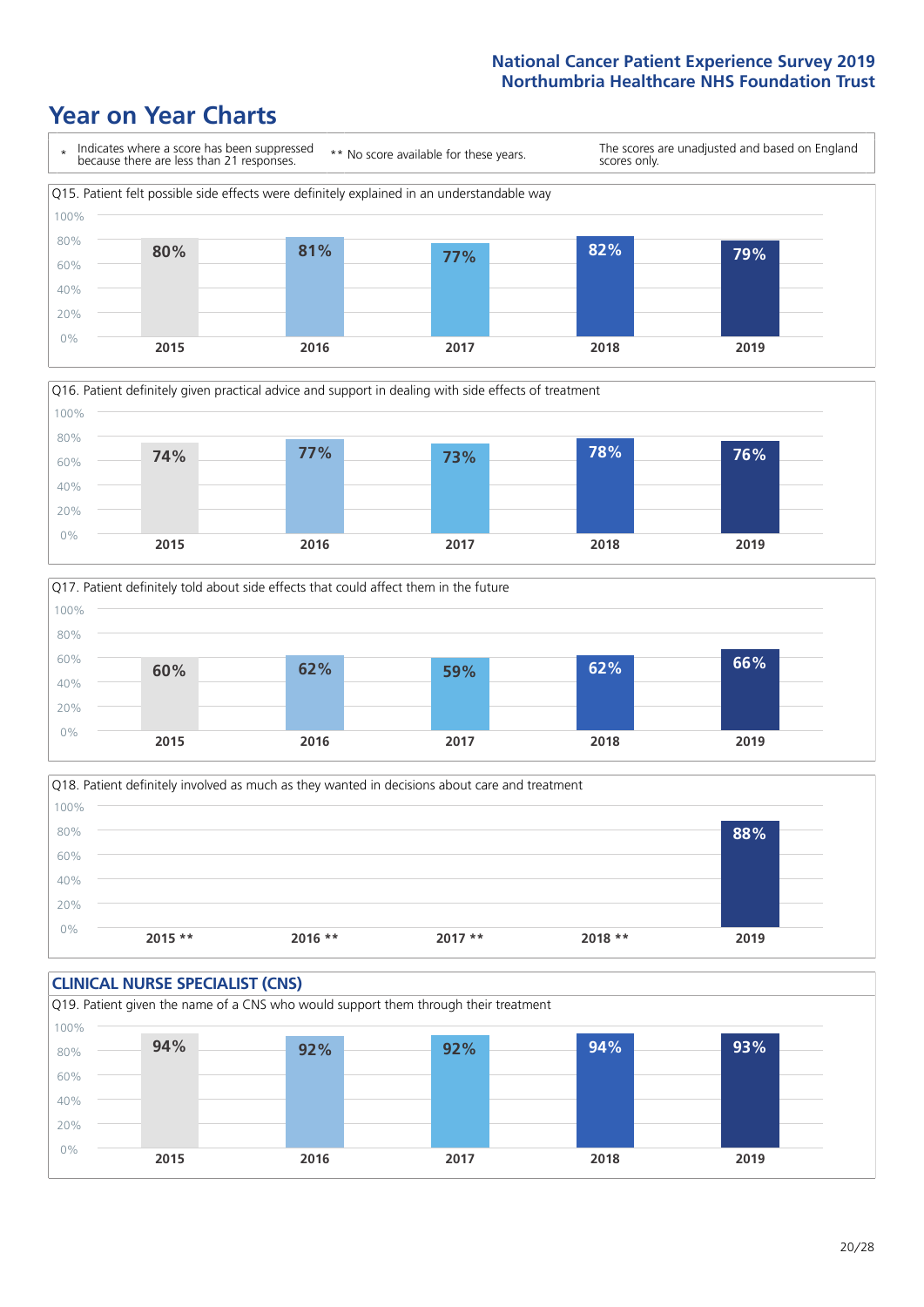









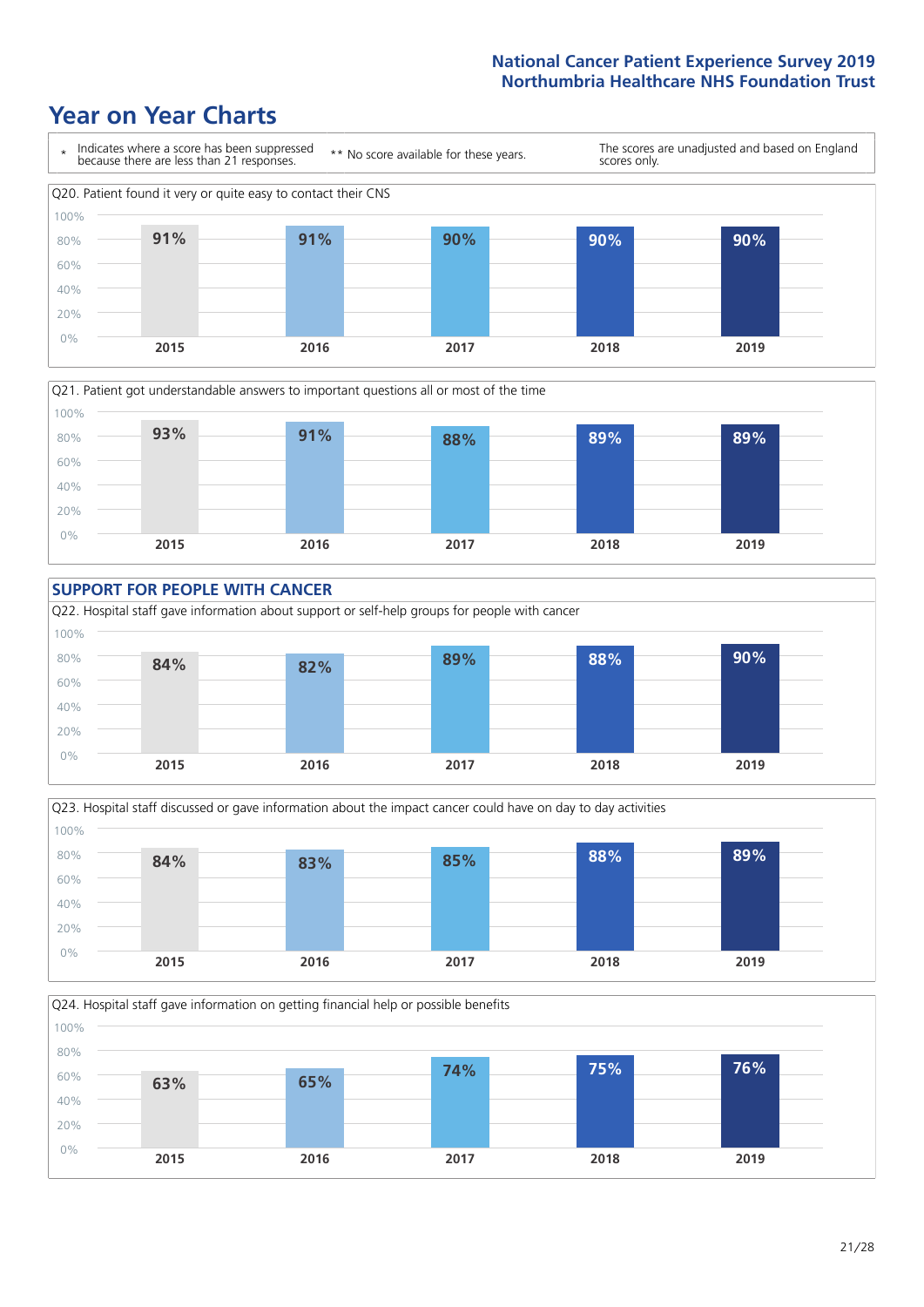### **Year on Year Charts**



#### **OPERATIONS**





### **HOSPITAL CARE AS AN INPATIENT** Q30. Hospital staff didn't talk in front of patient as if patient wasn't there 0% 20% 40% 60% 80% 100% **2015 \*\* 2016 \*\* 2017 \*\* 2018 \*\* 2019 88%**

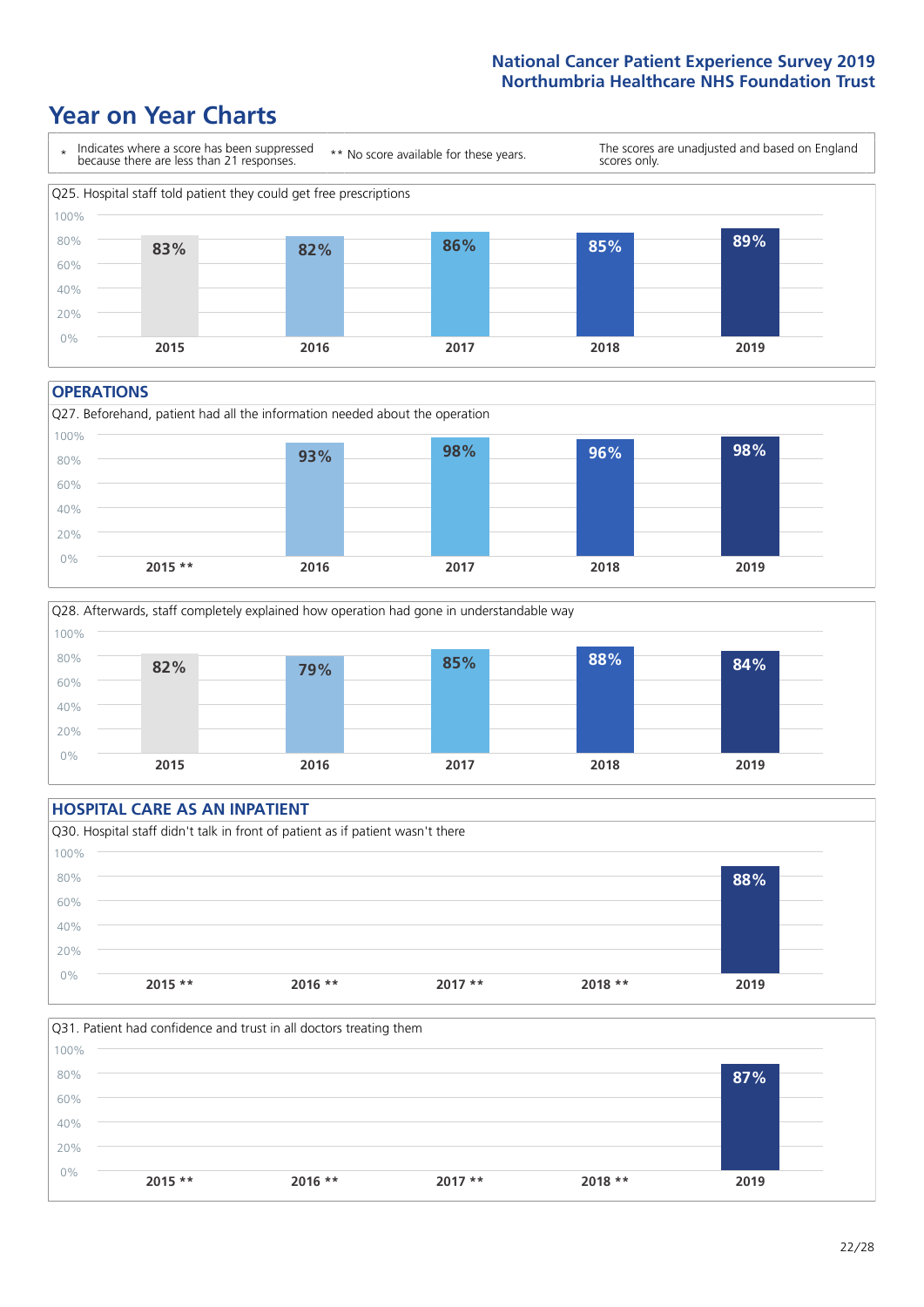







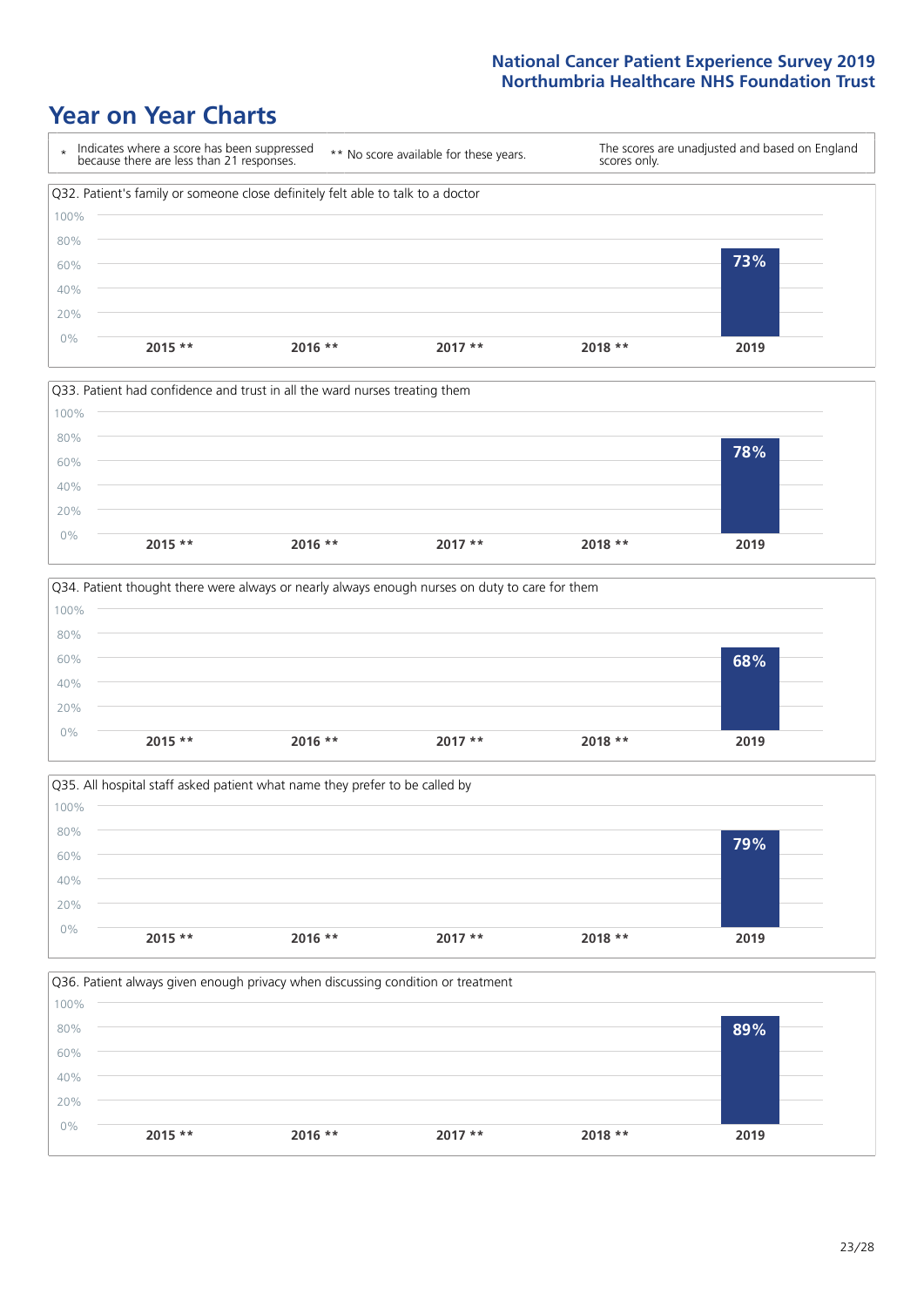







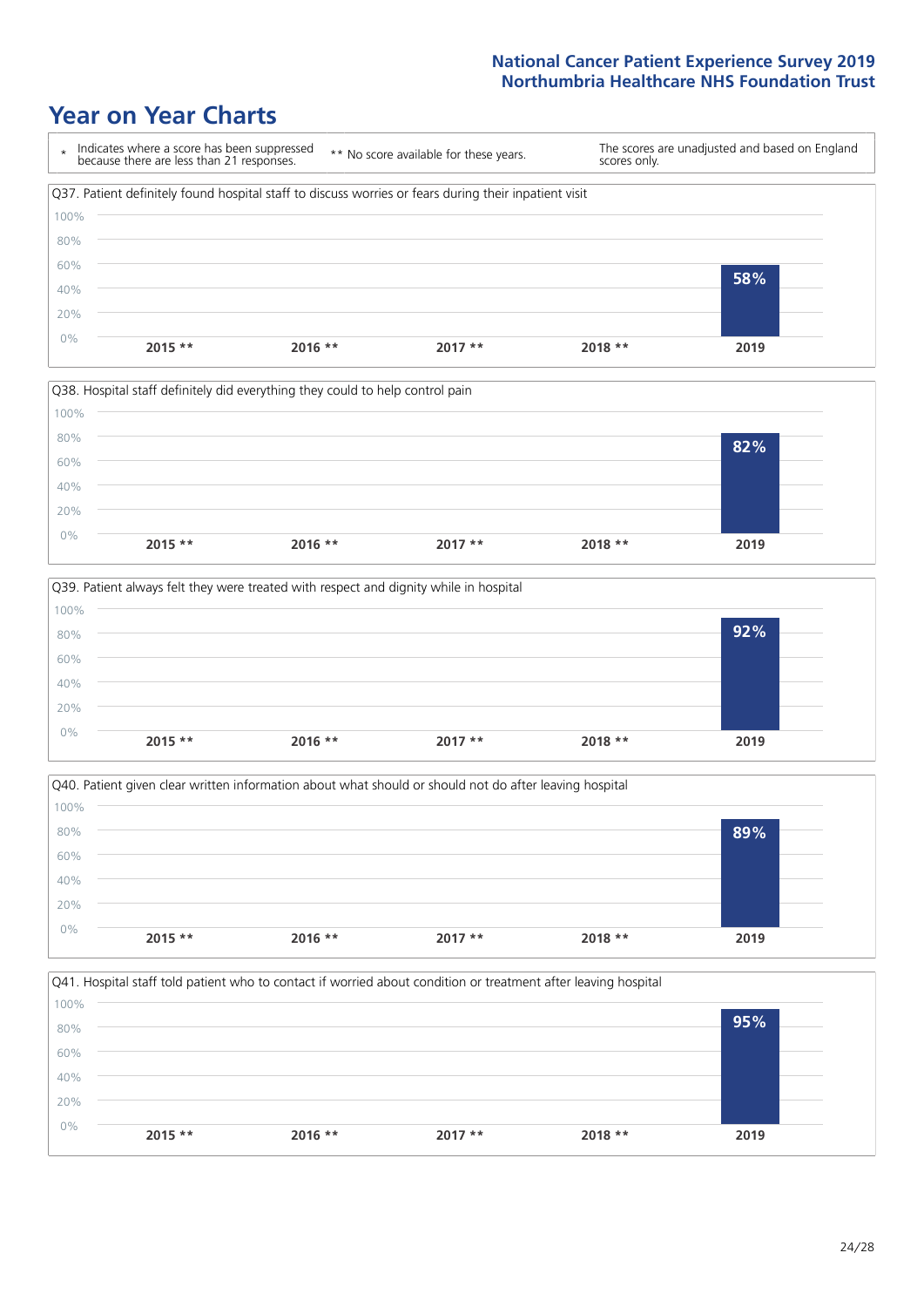







Q49. Beforehand patient completely had all information needed about chemotherapy treatment

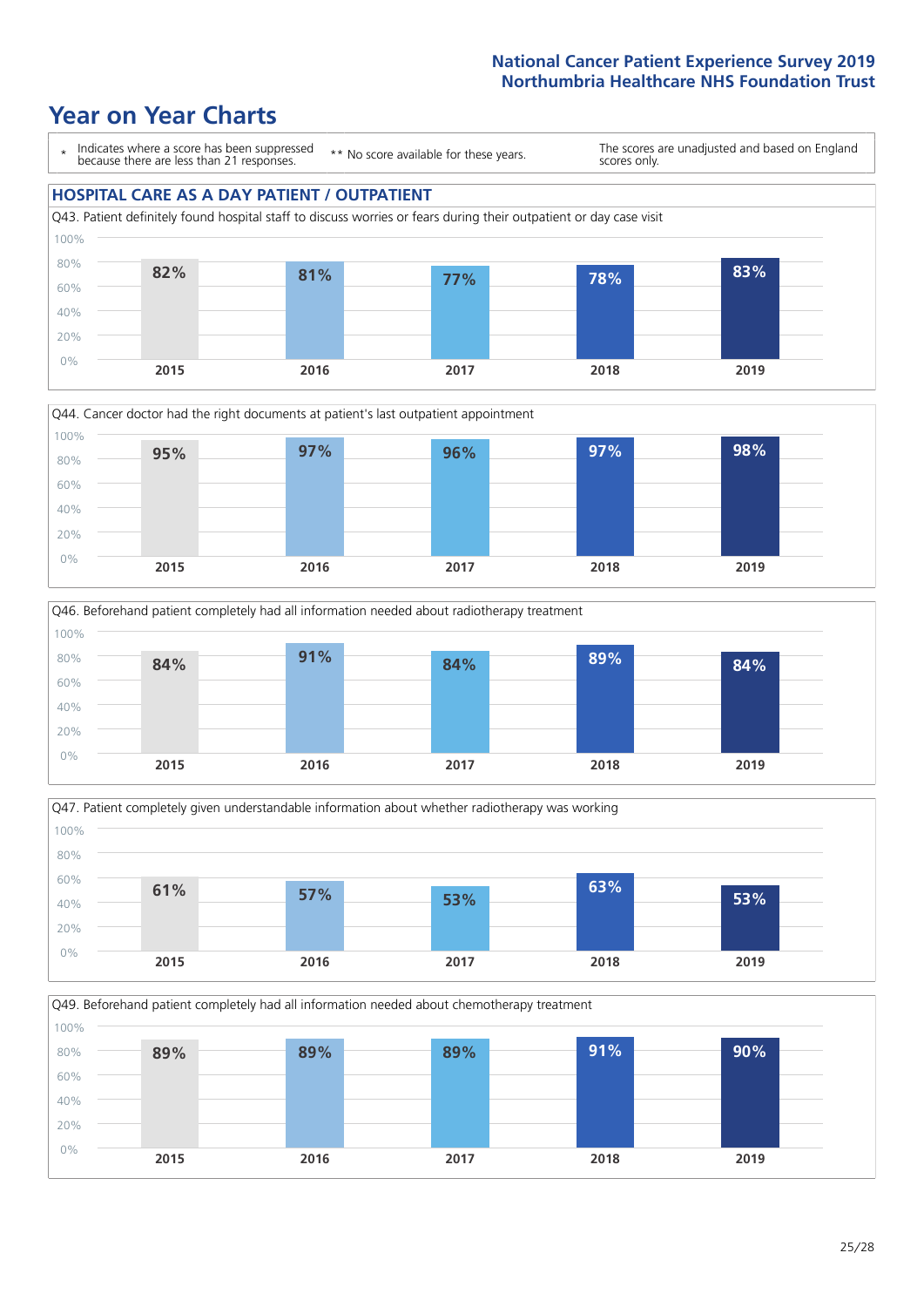### **Year on Year Charts**



#### **HOME CARE AND SUPPORT**







### **CARE FROM YOUR GENERAL PRACTICE** Q54. GP given enough information about patient's condition and treatment 0% 20% 40% 60% 80% 100% **2015 2016 2017 2018 2019 99% 98% 98% 98% 97%**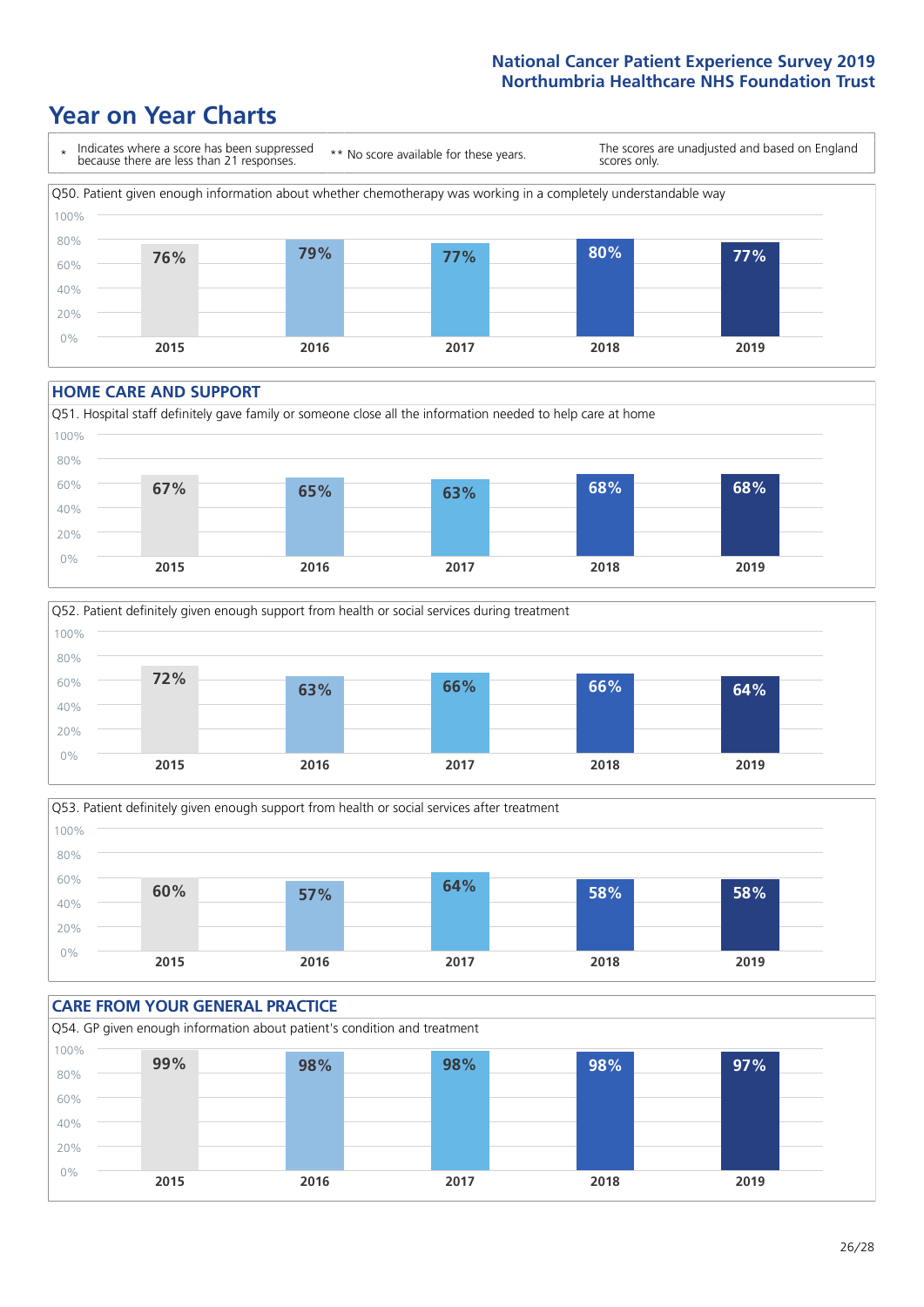### **Year on Year Charts**



#### **YOUR OVERALL NHS CARE**







Q59. Patient felt length of time for attending clinics and appointments for cancer was about right 0% 20% 40% 60% 80% 100% **2015 2016 2017 2018 2019 81% 84% 79% 82% 80%**